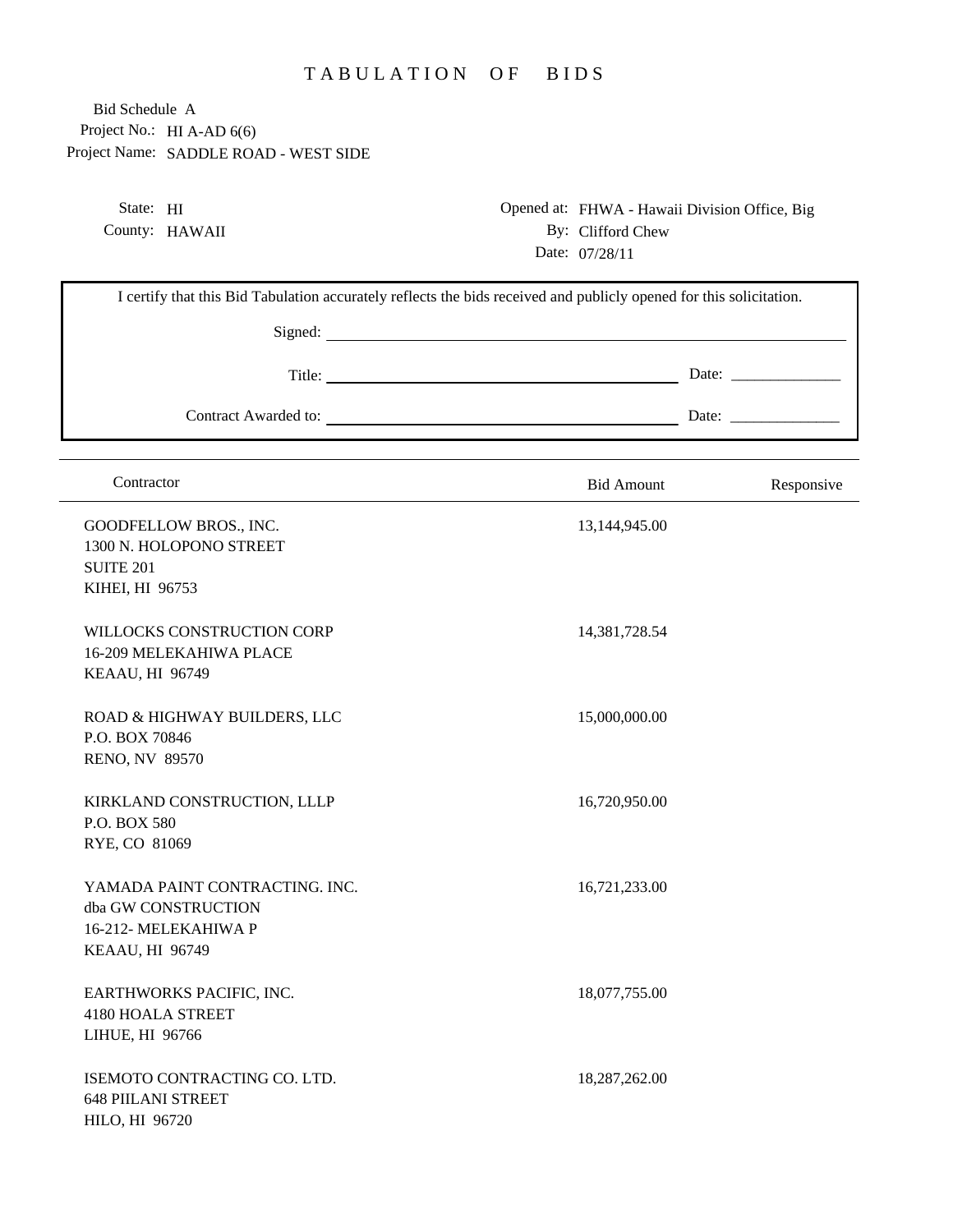## TABULATION OF BIDS

Project No.: HI A-AD 6(6) Project Name: SADDLE ROAD - WEST SIDE Bid Schedule A

> State: HI County: HAWAII

Opened at: FHWA - Hawaii Division Office, Big By: Clifford Chew Date: 07/28/11

I certify that this Bid Tabulation accurately reflects the bids received and publicly opened for this solicitation.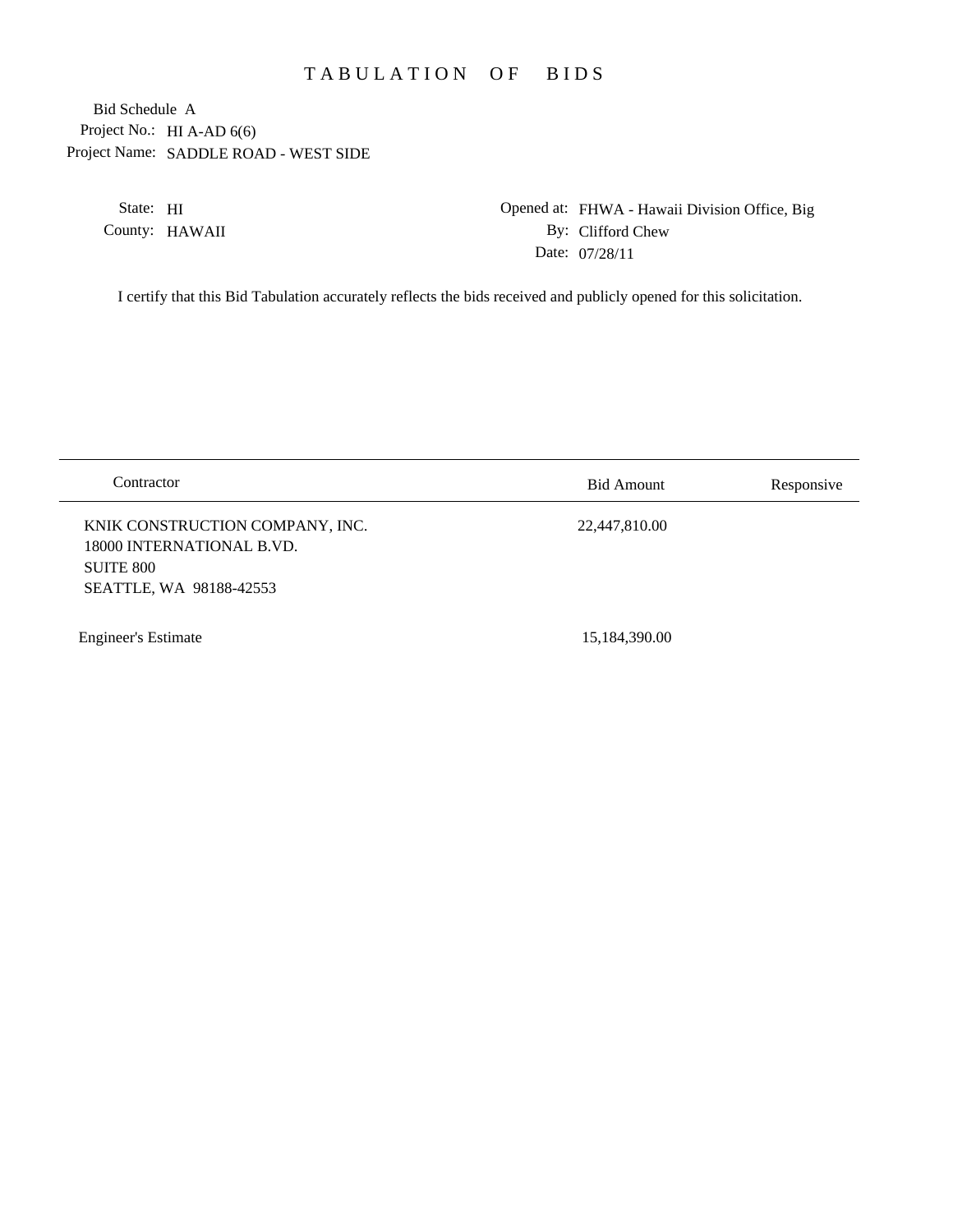| Item<br>No. | Item<br>Unit                    | Item<br>Description                    | Quantity   | Unit<br>Price                                     | Amount       |
|-------------|---------------------------------|----------------------------------------|------------|---------------------------------------------------|--------------|
| 15101-0000  | <b>LPSM</b>                     | <b>MOBILIZATION</b>                    |            |                                                   |              |
|             | GOODFELLOW BROS., INC.          |                                        | <b>ALL</b> | 2,850,000.00                                      | 2,850,000.00 |
|             | WILLOCKS CONSTRUCTION CORP      |                                        |            | 688,548.54                                        | 688,548.54   |
|             | ROAD & HIGHWAY BUILDERS, LLC    |                                        |            | 1,694,465.00                                      | 1,694,465.00 |
|             | KIRKLAND CONSTRUCTION, LLLP     |                                        |            | 4,900,000.00                                      | 4,900,000.00 |
|             | YAMADA PAINT CONTRACTING. INC.  |                                        |            | 1,400,000.00                                      | 1,400,000.00 |
|             | EARTHWORKS PACIFIC, INC.        |                                        |            | 1,400,000.00                                      | 1,400,000.00 |
|             | ISEMOTO CONTRACTING CO. LTD.    |                                        |            | 997,000.00                                        | 997,000.00   |
|             | KNIK CONSTRUCTION COMPANY, INC. |                                        |            | 3,815,000.00                                      | 3,815,000.00 |
|             | <b>ENGINEER'S ESTIMATE</b>      |                                        |            | 1,275,000.00                                      | 1,275,000.00 |
| 15206-0000  | <b>STA</b>                      |                                        |            | SLOPE, REFERENCE, AND CLEARING AND GRUBBING STAKE |              |
|             | GOODFELLOW BROS., INC.          |                                        | 224.00     | 500.00                                            | 112,000.00   |
|             | WILLOCKS CONSTRUCTION CORP      |                                        |            | 75.14                                             | 16,831.36    |
|             | ROAD & HIGHWAY BUILDERS, LLC    |                                        |            | 600.00                                            | 134,400.00   |
|             | KIRKLAND CONSTRUCTION, LLLP     |                                        |            | 250.00                                            | 56,000.00    |
|             | YAMADA PAINT CONTRACTING. INC.  |                                        |            | 180.00                                            | 40,320.00    |
|             | EARTHWORKS PACIFIC, INC.        |                                        |            | 200.00                                            | 44,800.00    |
|             | ISEMOTO CONTRACTING CO. LTD.    |                                        |            | 230.00                                            | 51,520.00    |
|             | KNIK CONSTRUCTION COMPANY, INC. |                                        |            | 55.00                                             | 12,320.00    |
|             | <b>ENGINEER'S ESTIMATE</b>      |                                        |            | 200.00                                            | 44,800.00    |
| 15210-4000  | <b>STA</b>                      | CENTERLINE, ESTABLISHMENT              |            |                                                   |              |
|             | GOODFELLOW BROS., INC.          |                                        | 224.00     | 200.00                                            | 44,800.00    |
|             | WILLOCKS CONSTRUCTION CORP      |                                        |            | 75.14                                             | 16,831.36    |
|             | ROAD & HIGHWAY BUILDERS, LLC    |                                        |            | 350.00                                            | 78,400.00    |
|             | KIRKLAND CONSTRUCTION, LLLP     |                                        |            | 75.00                                             | 16,800.00    |
|             | YAMADA PAINT CONTRACTING. INC.  |                                        |            | 45.00                                             | 10,080.00    |
|             | EARTHWORKS PACIFIC, INC.        |                                        |            | 45.00                                             | 10,080.00    |
|             | ISEMOTO CONTRACTING CO. LTD.    |                                        |            | 60.00                                             | 13,440.00    |
|             | KNIK CONSTRUCTION COMPANY, INC. |                                        |            | 110.00                                            | 24,640.00    |
|             | <b>ENGINEER'S ESTIMATE</b>      |                                        |            | 200.00                                            | 44,800.00    |
| 15215-3000  | <b>EACH</b>                     | SURVEY AND STAKING, DRAINAGE STRUCTURE |            |                                                   |              |
|             | GOODFELLOW BROS., INC.          |                                        | 3          | 1,800.00                                          | 5,400.00     |
|             | WILLOCKS CONSTRUCTION CORP      |                                        |            | 1,502.89                                          | 4,508.67     |
|             | ROAD & HIGHWAY BUILDERS, LLC    |                                        |            | 9,000.00                                          | 27,000.00    |
|             | KIRKLAND CONSTRUCTION, LLLP     |                                        |            | 750.00                                            | 2,250.00     |
|             | YAMADA PAINT CONTRACTING. INC.  |                                        |            | 400.00                                            | 1,200.00     |
|             | EARTHWORKS PACIFIC, INC.        |                                        |            | 3,000.00                                          | 9,000.00     |
|             | ISEMOTO CONTRACTING CO. LTD.    |                                        |            | 514.00                                            | 1,542.00     |
|             | KNIK CONSTRUCTION COMPANY, INC. |                                        |            | 3,300.00                                          | 9,900.00     |
|             | <b>ENGINEER'S ESTIMATE</b>      |                                        |            | 500.00                                            | 1,500.00     |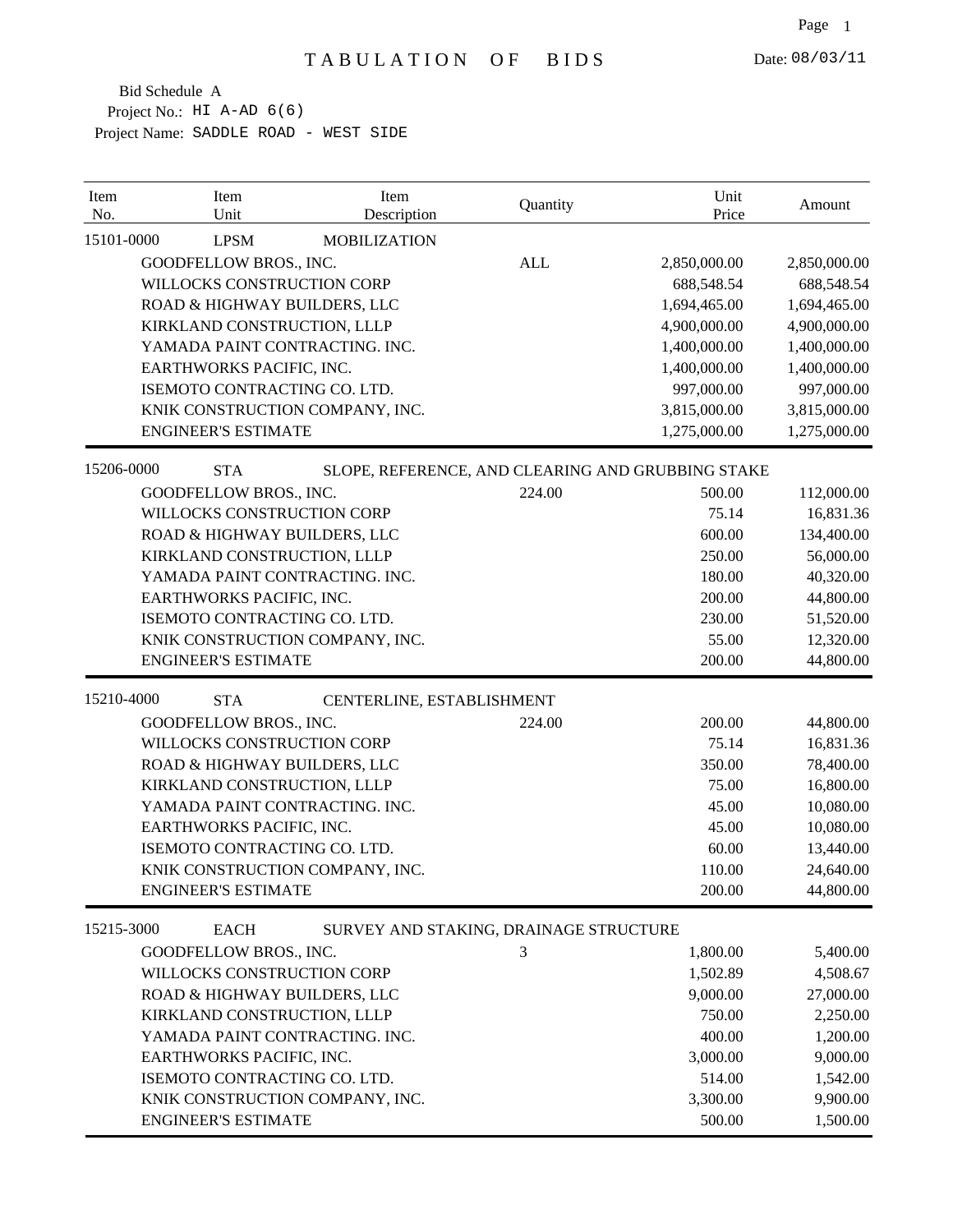| Item<br>No. | Item<br>Unit                    | Item<br>Description        | Quantity                                          | Unit<br>Price | Amount     |
|-------------|---------------------------------|----------------------------|---------------------------------------------------|---------------|------------|
| 15215-4000  | <b>EACH</b>                     |                            | SURVEY AND STAKING, PERMANENT MONUMENT AND MARKER |               |            |
|             | GOODFELLOW BROS., INC.          |                            | 55                                                | 360.00        | 19,800.00  |
|             | WILLOCKS CONSTRUCTION CORP      |                            |                                                   | 300.58        | 16,531.90  |
|             | ROAD & HIGHWAY BUILDERS, LLC    |                            |                                                   | 500.00        | 27,500.00  |
|             | KIRKLAND CONSTRUCTION, LLLP     |                            |                                                   | 750.00        | 41,250.00  |
|             | YAMADA PAINT CONTRACTING. INC.  |                            |                                                   | 450.00        | 24,750.00  |
|             | EARTHWORKS PACIFIC, INC.        |                            |                                                   | 200.00        | 11,000.00  |
|             | ISEMOTO CONTRACTING CO. LTD.    |                            |                                                   | 580.00        | 31,900.00  |
|             | KNIK CONSTRUCTION COMPANY, INC. |                            |                                                   | 2,000.00      | 110,000.00 |
|             | <b>ENGINEER'S ESTIMATE</b>      |                            |                                                   | 800.00        | 44,000.00  |
| 15216-1000  | <b>STA</b>                      |                            | SURVEY AND STAKING, ROADWAY CROSS-SECTIONS        |               |            |
|             | GOODFELLOW BROS., INC.          |                            | 448.00                                            | 210.00        | 94,080.00  |
|             | WILLOCKS CONSTRUCTION CORP      |                            |                                                   | 75.14         | 33,662.72  |
|             | ROAD & HIGHWAY BUILDERS, LLC    |                            |                                                   | 500.00        | 224,000.00 |
|             | KIRKLAND CONSTRUCTION, LLLP     |                            |                                                   | 175.00        | 78,400.00  |
|             | YAMADA PAINT CONTRACTING. INC.  |                            |                                                   | 125.00        | 56,000.00  |
|             | EARTHWORKS PACIFIC, INC.        |                            |                                                   | 50.00         | 22,400.00  |
|             | ISEMOTO CONTRACTING CO. LTD.    |                            |                                                   | 160.00        | 71,680.00  |
|             | KNIK CONSTRUCTION COMPANY, INC. |                            |                                                   | 200.00        | 89,600.00  |
|             | <b>ENGINEER'S ESTIMATE</b>      |                            |                                                   | 150.00        | 67,200.00  |
| 15216-2000  | <b>STA</b>                      |                            | SURVEY AND STAKING, GRADE FINISHING STAKES        |               |            |
|             | GOODFELLOW BROS., INC.          |                            | 224.00                                            | 210.00        | 47,040.00  |
|             | WILLOCKS CONSTRUCTION CORP      |                            |                                                   | 75.14         | 16,831.36  |
|             | ROAD & HIGHWAY BUILDERS, LLC    |                            |                                                   | 400.00        | 89,600.00  |
|             | KIRKLAND CONSTRUCTION, LLLP     |                            |                                                   | 175.00        | 39,200.00  |
|             | YAMADA PAINT CONTRACTING. INC.  |                            |                                                   | 147.00        | 32,928.00  |
|             | EARTHWORKS PACIFIC, INC.        |                            |                                                   | 100.00        | 22,400.00  |
|             | ISEMOTO CONTRACTING CO. LTD.    |                            |                                                   | 190.00        | 42,560.00  |
|             | KNIK CONSTRUCTION COMPANY, INC. |                            |                                                   | 200.00        | 44,800.00  |
|             | <b>ENGINEER'S ESTIMATE</b>      |                            |                                                   | 200.00        | 44,800.00  |
| 15301-0000  | <b>LPSM</b>                     | CONTRACTOR QUALITY CONTROL |                                                   |               |            |
|             | GOODFELLOW BROS., INC.          |                            | <b>ALL</b>                                        | 260,000.00    | 260,000.00 |
|             | WILLOCKS CONSTRUCTION CORP      |                            |                                                   | 211,656.85    | 211,656.85 |
|             | ROAD & HIGHWAY BUILDERS, LLC    |                            |                                                   | 300,000.00    | 300,000.00 |
|             | KIRKLAND CONSTRUCTION, LLLP     |                            |                                                   | 250,000.00    | 250,000.00 |
|             | YAMADA PAINT CONTRACTING. INC.  |                            |                                                   | 300,000.00    | 300,000.00 |
|             | EARTHWORKS PACIFIC, INC.        |                            |                                                   | 150,000.00    | 150,000.00 |
|             | ISEMOTO CONTRACTING CO. LTD.    |                            |                                                   | 674,000.00    | 674,000.00 |
|             | KNIK CONSTRUCTION COMPANY, INC. |                            |                                                   | 350,000.00    | 350,000.00 |
|             | <b>ENGINEER'S ESTIMATE</b>      |                            |                                                   | 180,000.00    | 180,000.00 |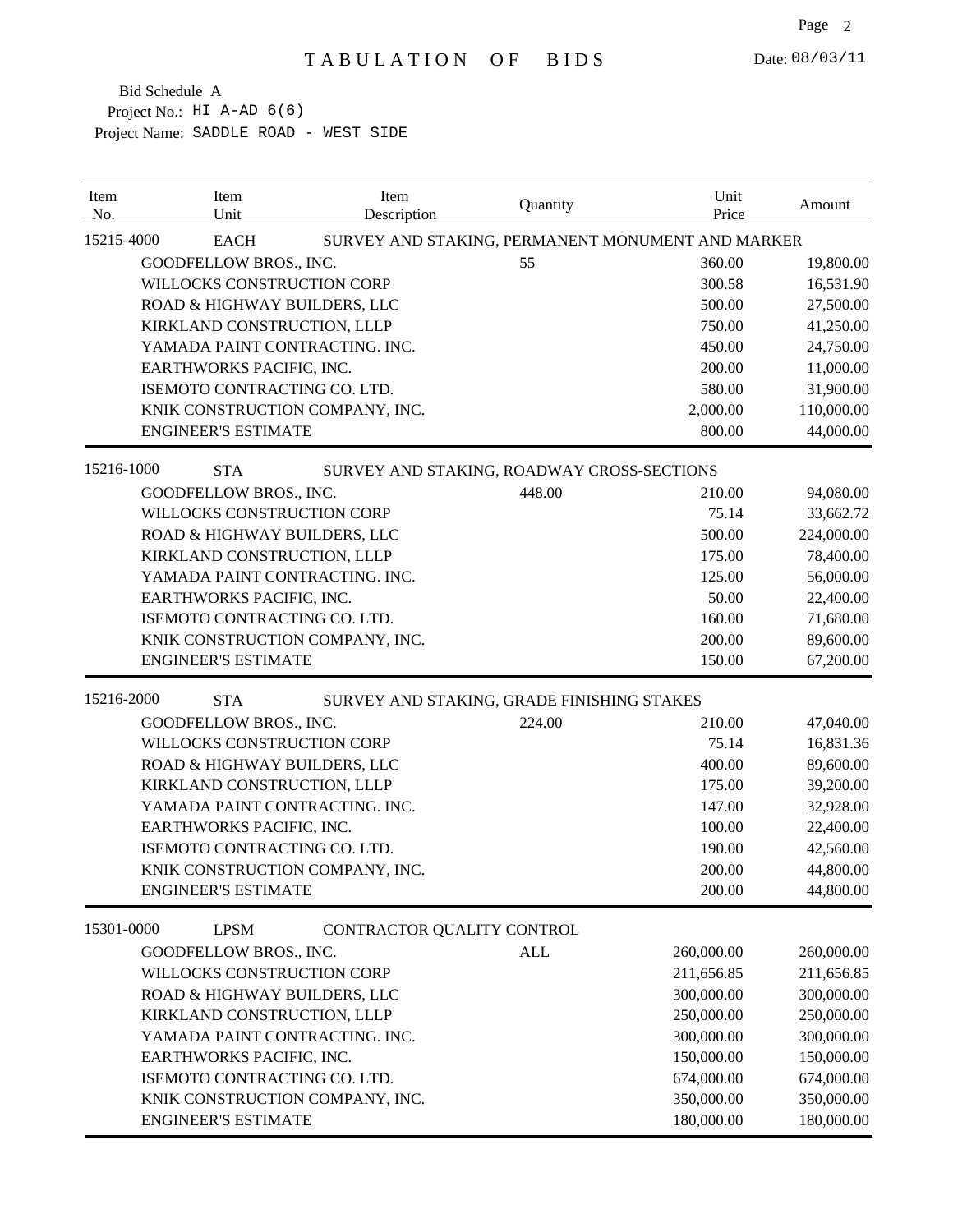| Item<br>No. | Item<br>Unit                    | Item<br>Description                              | Quantity   | Unit<br>Price | Amount     |
|-------------|---------------------------------|--------------------------------------------------|------------|---------------|------------|
| 15401-0000  | <b>LPSM</b>                     | <b>CONTRACTOR TESTING</b>                        |            |               |            |
|             | GOODFELLOW BROS., INC.          |                                                  | <b>ALL</b> | 70,000.00     | 70,000.00  |
|             | WILLOCKS CONSTRUCTION CORP      |                                                  |            | 494,300.15    | 494,300.15 |
|             | ROAD & HIGHWAY BUILDERS, LLC    |                                                  |            | 300,000.00    | 300,000.00 |
|             | KIRKLAND CONSTRUCTION, LLLP     |                                                  |            | 75,000.00     | 75,000.00  |
|             | YAMADA PAINT CONTRACTING. INC.  |                                                  |            | 100,000.00    | 100,000.00 |
|             | EARTHWORKS PACIFIC, INC.        |                                                  |            | 350,000.00    | 350,000.00 |
|             | ISEMOTO CONTRACTING CO. LTD.    |                                                  |            | 229,000.00    | 229,000.00 |
|             | KNIK CONSTRUCTION COMPANY, INC. |                                                  |            | 130,000.00    | 130,000.00 |
|             | <b>ENGINEER'S ESTIMATE</b>      |                                                  |            | 45,000.00     | 45,000.00  |
| 15501-0000  | <b>LPSM</b>                     | <b>CONSTRUCTION SCHEDULE</b>                     |            |               |            |
|             | GOODFELLOW BROS., INC.          |                                                  | <b>ALL</b> | 30,000.00     | 30,000.00  |
|             | WILLOCKS CONSTRUCTION CORP      |                                                  |            | 16,281.30     | 16,281.30  |
|             | ROAD & HIGHWAY BUILDERS, LLC    |                                                  |            | 80,000.00     | 80,000.00  |
|             | KIRKLAND CONSTRUCTION, LLLP     |                                                  |            | 10,000.00     | 10,000.00  |
|             | YAMADA PAINT CONTRACTING. INC.  |                                                  |            | 10,000.00     | 10,000.00  |
|             | EARTHWORKS PACIFIC, INC.        |                                                  |            | 20,000.00     | 20,000.00  |
|             | ISEMOTO CONTRACTING CO. LTD.    |                                                  |            | 26,000.00     | 26,000.00  |
|             | KNIK CONSTRUCTION COMPANY, INC. |                                                  |            | 20,000.00     | 20,000.00  |
|             | <b>ENGINEER'S ESTIMATE</b>      |                                                  |            | 35,000.00     | 35,000.00  |
| 15703-2500  | <b>ACRE</b>                     | SOIL EROSION CONTROL, MULCHING, HYDRAULIC METHOD |            |               |            |
|             | GOODFELLOW BROS., INC.          |                                                  | 21.0       | 4,000.00      | 84,000.00  |
|             | WILLOCKS CONSTRUCTION CORP      |                                                  |            | 5,638.22      | 118,402.62 |
|             | ROAD & HIGHWAY BUILDERS, LLC    |                                                  |            | 4,000.00      | 84,000.00  |
|             | KIRKLAND CONSTRUCTION, LLLP     |                                                  |            | 2,600.00      | 54,600.00  |
|             | YAMADA PAINT CONTRACTING. INC.  |                                                  |            | 20,000.00     | 420,000.00 |
|             | EARTHWORKS PACIFIC, INC.        |                                                  |            | 2,800.00      | 58,800.00  |
|             | ISEMOTO CONTRACTING CO. LTD.    |                                                  |            | 3,800.00      | 79,800.00  |
|             | KNIK CONSTRUCTION COMPANY, INC. |                                                  |            | 35,000.00     | 735,000.00 |
|             | <b>ENGINEER'S ESTIMATE</b>      |                                                  |            | 5,000.00      | 105,000.00 |
| 15705-0100  | <b>LNFT</b>                     | SOIL EROSION CONTROL, SILT FENCE                 |            |               |            |
|             | GOODFELLOW BROS., INC.          |                                                  | 25,700     | 5.00          | 128,500.00 |
|             | WILLOCKS CONSTRUCTION CORP      |                                                  |            | 8.77          | 225,389.00 |
|             | ROAD & HIGHWAY BUILDERS, LLC    |                                                  |            | 1.00          | 25,700.00  |
|             | KIRKLAND CONSTRUCTION, LLLP     |                                                  |            | 7.00          | 179,900.00 |
|             | YAMADA PAINT CONTRACTING. INC.  |                                                  |            | 2.00          | 51,400.00  |
|             | EARTHWORKS PACIFIC, INC.        |                                                  |            | 6.00          | 154,200.00 |
|             | ISEMOTO CONTRACTING CO. LTD.    |                                                  |            | 10.00         | 257,000.00 |
|             | KNIK CONSTRUCTION COMPANY, INC. |                                                  |            | 8.50          | 218,450.00 |
|             | <b>ENGINEER'S ESTIMATE</b>      |                                                  |            | 8.00          | 205,600.00 |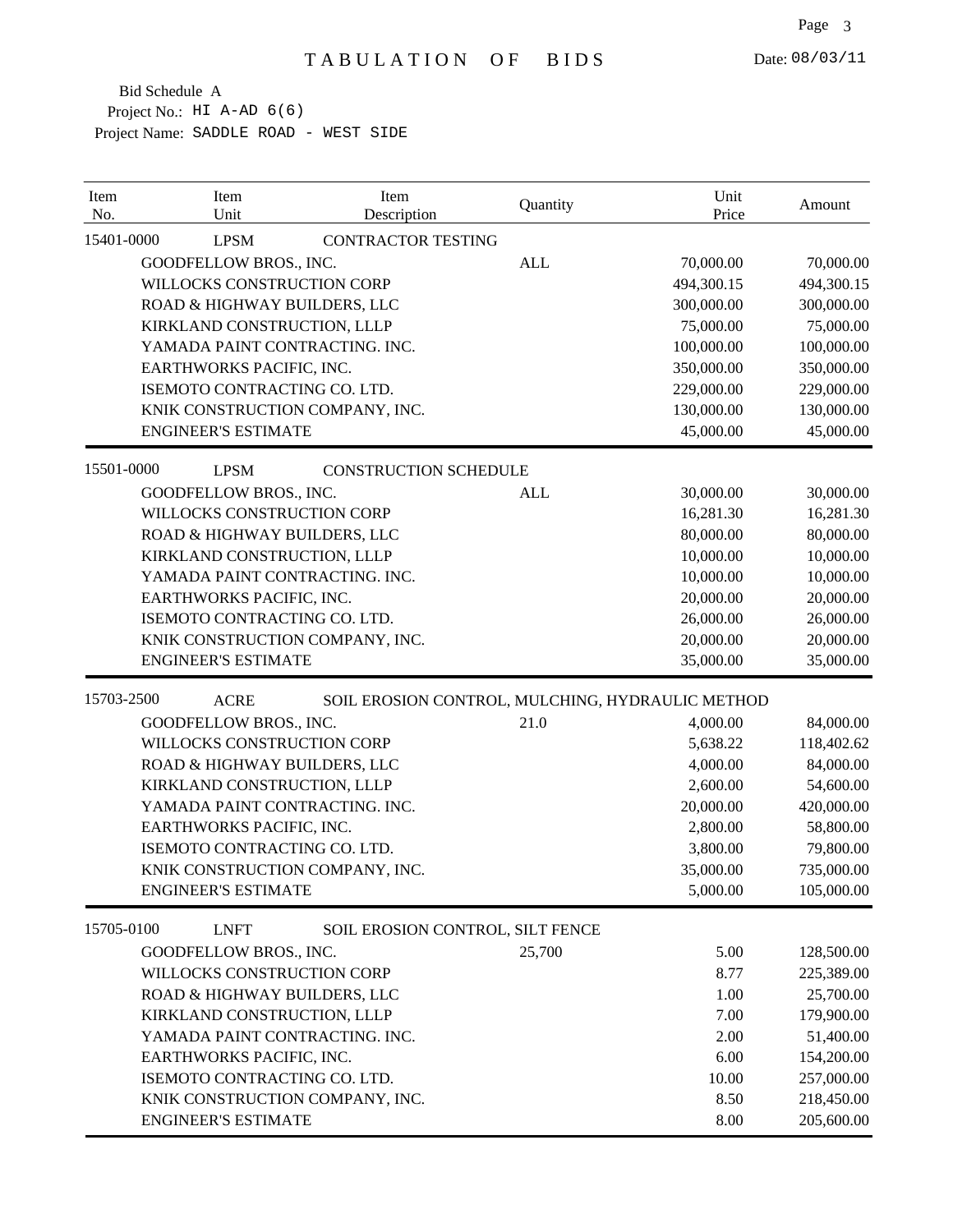| Item<br>No. | Item<br>Unit                    | Item<br>Description                       | Quantity | Unit<br>Price | Amount       |
|-------------|---------------------------------|-------------------------------------------|----------|---------------|--------------|
| 15705-1400  | <b>LNFT</b>                     | SOIL EROSION CONTROL, SEDIMENT LOG        |          |               |              |
|             | GOODFELLOW BROS., INC.          |                                           | 3,585    | 15.00         | 53,775.00    |
|             | WILLOCKS CONSTRUCTION CORP      |                                           |          | 11.23         | 40,259.55    |
|             | ROAD & HIGHWAY BUILDERS, LLC    |                                           |          | 3.00          | 10,755.00    |
|             | KIRKLAND CONSTRUCTION, LLLP     |                                           |          | 15.00         | 53,775.00    |
|             | YAMADA PAINT CONTRACTING. INC.  |                                           |          | 14.00         | 50,190.00    |
|             | EARTHWORKS PACIFIC, INC.        |                                           |          | 14.00         | 50,190.00    |
|             | ISEMOTO CONTRACTING CO. LTD.    |                                           |          | 11.00         | 39,435.00    |
|             | KNIK CONSTRUCTION COMPANY, INC. |                                           |          | 25.00         | 89,625.00    |
|             | <b>ENGINEER'S ESTIMATE</b>      |                                           |          | 22.00         | 78,870.00    |
| 15706-0200  | <b>EACH</b>                     | SOIL EROSION CONTROL, CHECK DAM           |          |               |              |
|             | GOODFELLOW BROS., INC.          |                                           | 600      | 150.00        | 90,000.00    |
|             | WILLOCKS CONSTRUCTION CORP      |                                           |          | 135.26        | 81,156.00    |
|             | ROAD & HIGHWAY BUILDERS, LLC    |                                           |          | 80.00         | 48,000.00    |
|             | KIRKLAND CONSTRUCTION, LLLP     |                                           |          | 200.00        | 120,000.00   |
|             | YAMADA PAINT CONTRACTING. INC.  |                                           |          | 100.00        | 60,000.00    |
|             | EARTHWORKS PACIFIC, INC.        |                                           |          | 300.00        | 180,000.00   |
|             | ISEMOTO CONTRACTING CO. LTD.    |                                           |          | 360.00        | 216,000.00   |
|             | KNIK CONSTRUCTION COMPANY, INC. |                                           |          | 200.00        | 120,000.00   |
|             | <b>ENGINEER'S ESTIMATE</b>      |                                           |          | 100.00        | 60,000.00    |
| 15801-0000  | <b>MGAL</b>                     | WATERING FOR DUST CONTROL (AND EARTHWORK) |          |               |              |
|             | GOODFELLOW BROS., INC.          |                                           | 30,000   | 60.00         | 1,800,000.00 |
|             | WILLOCKS CONSTRUCTION CORP      |                                           |          | 77.69         | 2,330,700.00 |
|             | ROAD & HIGHWAY BUILDERS, LLC    |                                           |          | 60.00         | 1,800,000.00 |
|             | KIRKLAND CONSTRUCTION, LLLP     |                                           |          | 35.00         | 1,050,000.00 |
|             | YAMADA PAINT CONTRACTING. INC.  |                                           |          | 60.00         | 1,800,000.00 |
|             | EARTHWORKS PACIFIC, INC.        |                                           |          | 65.00         | 1,950,000.00 |
|             | ISEMOTO CONTRACTING CO. LTD.    |                                           |          | 47.00         | 1,410,000.00 |
|             | KNIK CONSTRUCTION COMPANY, INC. |                                           |          | 105.00        | 3,150,000.00 |
|             | <b>ENGINEER'S ESTIMATE</b>      |                                           |          | 85.00         | 2,550,000.00 |
| 20101-0000  | <b>ACRE</b>                     | <b>CLEARING AND GRUBBING</b>              |          |               |              |
|             | GOODFELLOW BROS., INC.          |                                           | 87.0     | 1,200.00      | 104,400.00   |
|             | WILLOCKS CONSTRUCTION CORP      |                                           |          | 2,304.43      | 200,485.41   |
|             | ROAD & HIGHWAY BUILDERS, LLC    |                                           |          | 1,200.00      | 104,400.00   |
|             | KIRKLAND CONSTRUCTION, LLLP     |                                           |          | 5,000.00      | 435,000.00   |
|             | YAMADA PAINT CONTRACTING. INC.  |                                           |          | 2,500.00      | 217,500.00   |
|             | EARTHWORKS PACIFIC, INC.        |                                           |          | 3,000.00      | 261,000.00   |
|             | ISEMOTO CONTRACTING CO. LTD.    |                                           |          | 5,000.00      | 435,000.00   |
|             | KNIK CONSTRUCTION COMPANY, INC. |                                           |          | 10,000.00     | 870,000.00   |
|             | <b>ENGINEER'S ESTIMATE</b>      |                                           |          | 3,000.00      | 261,000.00   |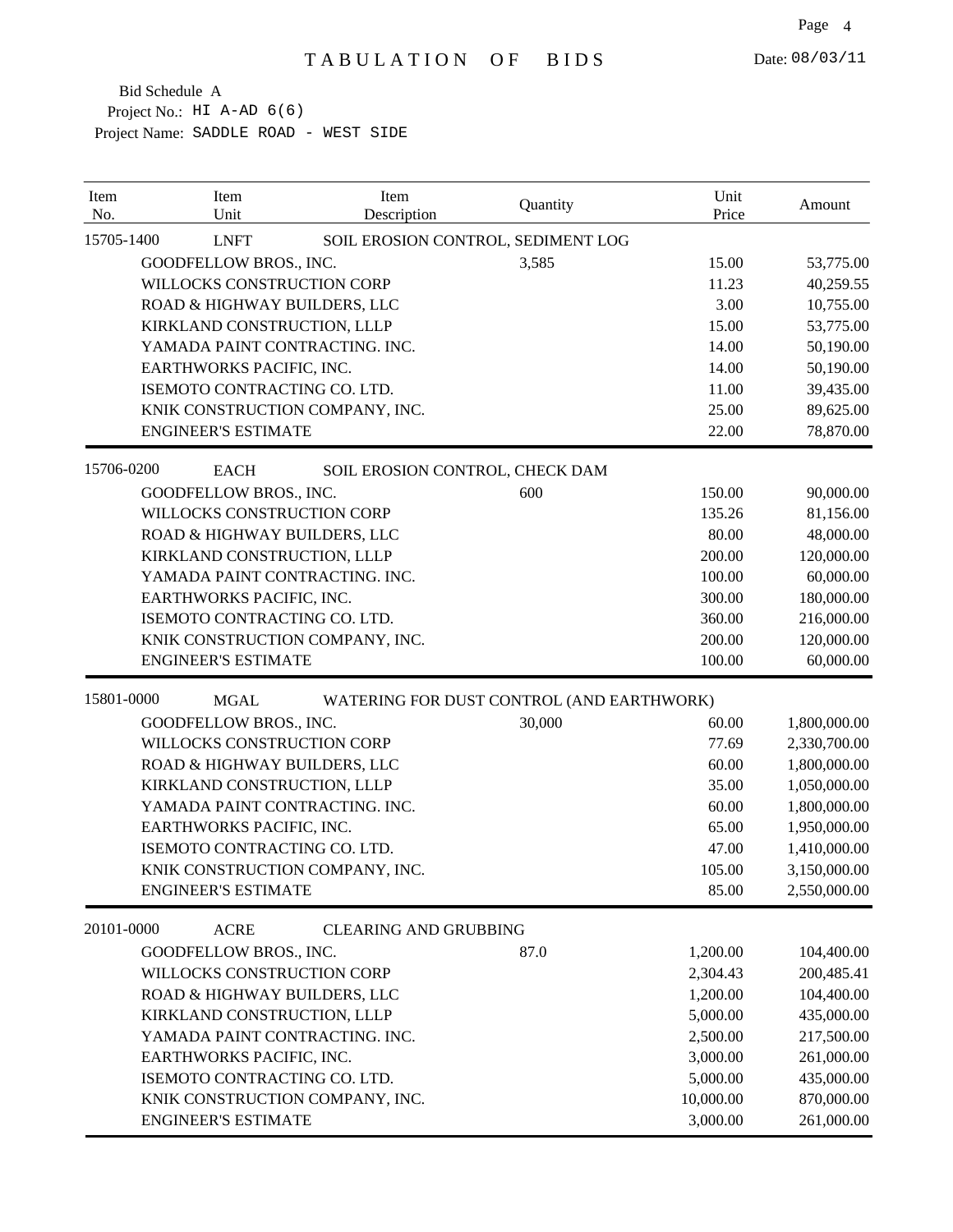| Item<br>No. | Item<br>Unit                    | Item<br>Description            | Quantity                                      | Unit<br>Price | Amount       |
|-------------|---------------------------------|--------------------------------|-----------------------------------------------|---------------|--------------|
| 20302-0700  | <b>LNFT</b>                     | <b>REMOVAL OF FENCE</b>        |                                               |               |              |
|             | GOODFELLOW BROS., INC.          |                                | 1,130                                         | 10.00         | 11,300.00    |
|             | WILLOCKS CONSTRUCTION CORP      |                                |                                               | 2.32          | 2,621.60     |
|             | ROAD & HIGHWAY BUILDERS, LLC    |                                |                                               | 20.00         | 22,600.00    |
|             | KIRKLAND CONSTRUCTION, LLLP     |                                |                                               | 5.00          | 5,650.00     |
|             | YAMADA PAINT CONTRACTING. INC.  |                                |                                               | 4.00          | 4,520.00     |
|             | EARTHWORKS PACIFIC, INC.        |                                |                                               | 6.00          | 6,780.00     |
|             | ISEMOTO CONTRACTING CO. LTD.    |                                |                                               | 10.00         | 11,300.00    |
|             | KNIK CONSTRUCTION COMPANY, INC. |                                |                                               | 20.00         | 22,600.00    |
|             | <b>ENGINEER'S ESTIMATE</b>      |                                |                                               | 5.00          | 5,650.00     |
| 20401-0000  | <b>CUYD</b>                     | <b>ROADWAY EXCAVATION</b>      |                                               |               |              |
|             | GOODFELLOW BROS., INC.          |                                | 485,000                                       | 4.40          | 2,134,000.00 |
|             | WILLOCKS CONSTRUCTION CORP      |                                |                                               | 10.02         | 4,859,700.00 |
|             | ROAD & HIGHWAY BUILDERS, LLC    |                                |                                               | 8.00          | 3,880,000.00 |
|             | KIRKLAND CONSTRUCTION, LLLP     |                                |                                               | 10.00         | 4,850,000.00 |
|             | YAMADA PAINT CONTRACTING. INC.  |                                |                                               | 10.00         | 4,850,000.00 |
|             | EARTHWORKS PACIFIC, INC.        |                                |                                               | 13.00         | 6,305,000.00 |
|             | ISEMOTO CONTRACTING CO. LTD.    |                                |                                               | 13.40         | 6,499,000.00 |
|             | KNIK CONSTRUCTION COMPANY, INC. |                                |                                               | 10.00         | 4,850,000.00 |
|             | <b>ENGINEER'S ESTIMATE</b>      |                                |                                               | 10.00         | 4,850,000.00 |
| 20402-0000  | <b>CUYD</b>                     |                                | SUBEXCAVATION (FOUNDATION PREPARATION IN ASH) |               |              |
|             | GOODFELLOW BROS., INC.          |                                | 100,000                                       | 2.00          | 200,000.00   |
|             | WILLOCKS CONSTRUCTION CORP      |                                |                                               | 5.57          | 557,000.00   |
|             | ROAD & HIGHWAY BUILDERS, LLC    |                                |                                               | 7.00          | 700,000.00   |
|             | KIRKLAND CONSTRUCTION, LLLP     |                                |                                               | 5.00          | 500,000.00   |
|             | YAMADA PAINT CONTRACTING. INC.  |                                |                                               | 14.00         | 1,400,000.00 |
|             | EARTHWORKS PACIFIC, INC.        |                                |                                               | 10.00         | 1,000,000.00 |
|             | ISEMOTO CONTRACTING CO. LTD.    |                                |                                               | 6.20          | 620,000.00   |
|             | KNIK CONSTRUCTION COMPANY, INC. |                                |                                               | 7.50          | 750,000.00   |
|             | <b>ENGINEER'S ESTIMATE</b>      |                                |                                               | 10.00         | 1,000,000.00 |
| 20420-0000  | <b>CUYD</b>                     | <b>EMBANKMENT CONSTRUCTION</b> |                                               |               |              |
|             | GOODFELLOW BROS., INC.          |                                | 410,000                                       | 6.50          | 2,665,000.00 |
|             | WILLOCKS CONSTRUCTION CORP      |                                |                                               | 5.01          | 2,054,100.00 |
|             | ROAD & HIGHWAY BUILDERS, LLC    |                                |                                               | 8.00          | 3,280,000.00 |
|             | KIRKLAND CONSTRUCTION, LLLP     |                                |                                               | 4.00          | 1,640,000.00 |
|             | YAMADA PAINT CONTRACTING. INC.  |                                |                                               | 9.00          | 3,690,000.00 |
|             | EARTHWORKS PACIFIC, INC.        |                                |                                               | 8.00          | 3,280,000.00 |
|             | ISEMOTO CONTRACTING CO. LTD.    |                                |                                               | 9.40          | 3,854,000.00 |
|             | KNIK CONSTRUCTION COMPANY, INC. |                                |                                               | 8.50          | 3,485,000.00 |
|             | <b>ENGINEER'S ESTIMATE</b>      |                                |                                               | 5.00          | 2,050,000.00 |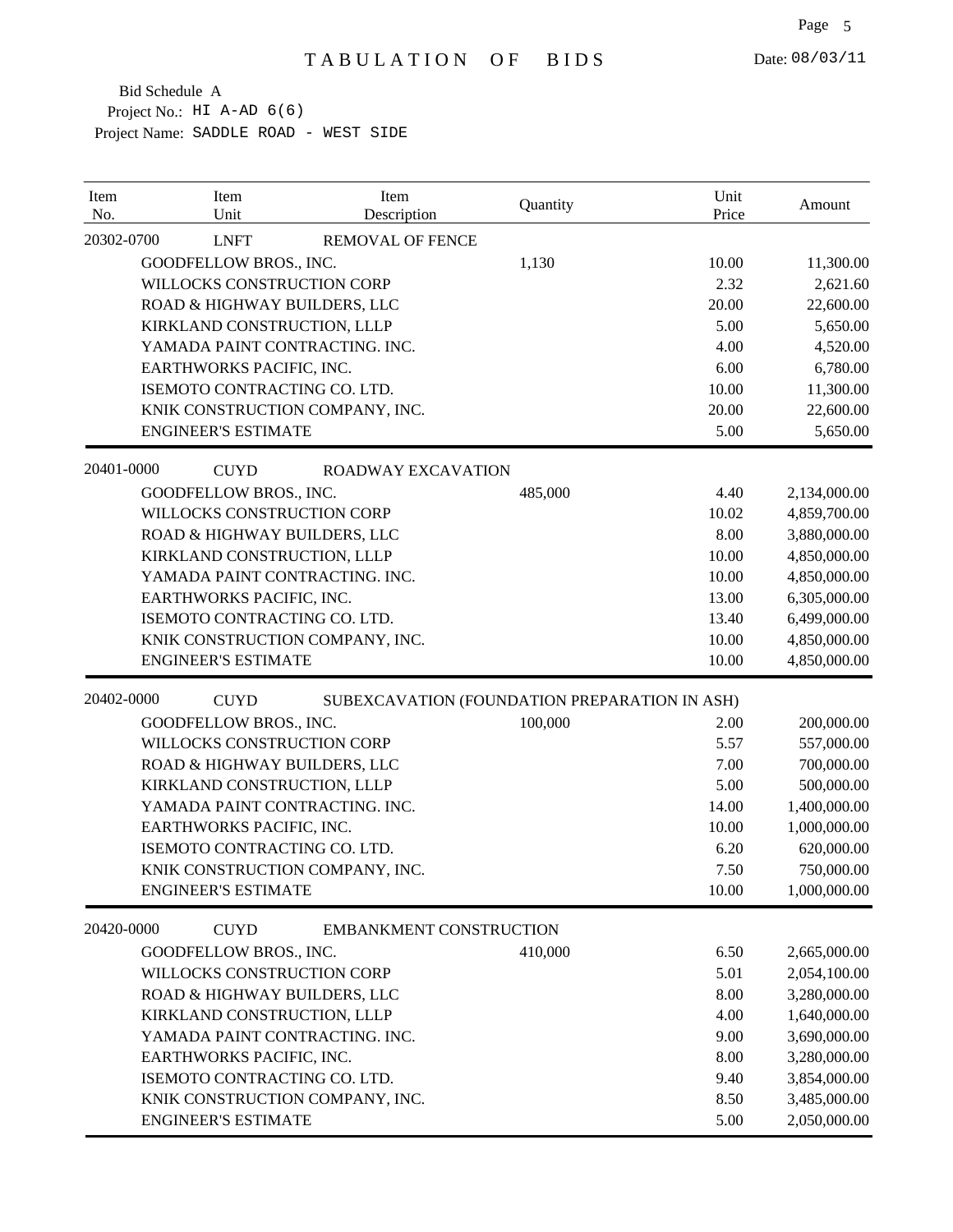| 20443-0000<br><b>LNFT</b><br><b>BERMS</b><br>GOODFELLOW BROS., INC.<br>1,810<br>20.00<br>WILLOCKS CONSTRUCTION CORP<br>15.66<br>ROAD & HIGHWAY BUILDERS, LLC<br>8.00<br>KIRKLAND CONSTRUCTION, LLLP<br>10.00<br>YAMADA PAINT CONTRACTING. INC.<br>12.00<br>8.00<br>EARTHWORKS PACIFIC, INC.<br>ISEMOTO CONTRACTING CO. LTD.<br>35.00<br>25.00<br>KNIK CONSTRUCTION COMPANY, INC.<br><b>ENGINEER'S ESTIMATE</b><br>12.00<br>21101-1000<br>SQYD<br>ROADWAY OBLITERATION, METHOD 1 (Trails)<br>GOODFELLOW BROS., INC.<br>425<br>30.00<br>3.01<br>WILLOCKS CONSTRUCTION CORP<br>ROAD & HIGHWAY BUILDERS, LLC<br>50.00<br>KIRKLAND CONSTRUCTION, LLLP<br>5.00<br>5.00<br>YAMADA PAINT CONTRACTING. INC.<br>EARTHWORKS PACIFIC, INC.<br>4.00<br>ISEMOTO CONTRACTING CO. LTD.<br>15.00<br>KNIK CONSTRUCTION COMPANY, INC.<br>15.00<br><b>ENGINEER'S ESTIMATE</b><br>10.00<br>21201-0000<br><b>STA</b><br>LINEAR GRADING (CONSTRUCTION ACCESS ROAD)<br>181.00<br>GOODFELLOW BROS., INC.<br>2,800.00<br>WILLOCKS CONSTRUCTION CORP<br>1,565.51<br>ROAD & HIGHWAY BUILDERS, LLC<br>5,000.00<br>KIRKLAND CONSTRUCTION, LLLP<br>2,600.00<br>YAMADA PAINT CONTRACTING. INC.<br>2,600.00<br>EARTHWORKS PACIFIC, INC.<br>4,200.00<br>ISEMOTO CONTRACTING CO. LTD.<br>1,960.00<br>KNIK CONSTRUCTION COMPANY, INC.<br>6,000.00<br>2,000.00<br><b>ENGINEER'S ESTIMATE</b><br><b>CUYD</b><br>25101-1000<br>PLACED RIPRAP, CLASS 1<br>130.00<br>GOODFELLOW BROS., INC.<br>50<br>WILLOCKS CONSTRUCTION CORP<br>52.60<br>ROAD & HIGHWAY BUILDERS, LLC<br>150.00<br>KIRKLAND CONSTRUCTION, LLLP<br>45.00<br>YAMADA PAINT CONTRACTING. INC.<br>80.00<br>EARTHWORKS PACIFIC, INC.<br>140.00<br>ISEMOTO CONTRACTING CO. LTD.<br>144.00<br>KNIK CONSTRUCTION COMPANY, INC.<br>160.00<br><b>ENGINEER'S ESTIMATE</b><br>50.00 | Item<br>No. | Item<br>Unit | Item<br>Description | Quantity | Unit<br>Price | Amount       |
|--------------------------------------------------------------------------------------------------------------------------------------------------------------------------------------------------------------------------------------------------------------------------------------------------------------------------------------------------------------------------------------------------------------------------------------------------------------------------------------------------------------------------------------------------------------------------------------------------------------------------------------------------------------------------------------------------------------------------------------------------------------------------------------------------------------------------------------------------------------------------------------------------------------------------------------------------------------------------------------------------------------------------------------------------------------------------------------------------------------------------------------------------------------------------------------------------------------------------------------------------------------------------------------------------------------------------------------------------------------------------------------------------------------------------------------------------------------------------------------------------------------------------------------------------------------------------------------------------------------------------------------------------------------------------------------------------------------------------------------------------------------------------------------------------|-------------|--------------|---------------------|----------|---------------|--------------|
|                                                                                                                                                                                                                                                                                                                                                                                                                                                                                                                                                                                                                                                                                                                                                                                                                                                                                                                                                                                                                                                                                                                                                                                                                                                                                                                                                                                                                                                                                                                                                                                                                                                                                                                                                                                                  |             |              |                     |          |               |              |
|                                                                                                                                                                                                                                                                                                                                                                                                                                                                                                                                                                                                                                                                                                                                                                                                                                                                                                                                                                                                                                                                                                                                                                                                                                                                                                                                                                                                                                                                                                                                                                                                                                                                                                                                                                                                  |             |              |                     |          |               | 36,200.00    |
|                                                                                                                                                                                                                                                                                                                                                                                                                                                                                                                                                                                                                                                                                                                                                                                                                                                                                                                                                                                                                                                                                                                                                                                                                                                                                                                                                                                                                                                                                                                                                                                                                                                                                                                                                                                                  |             |              |                     |          |               | 28,344.60    |
|                                                                                                                                                                                                                                                                                                                                                                                                                                                                                                                                                                                                                                                                                                                                                                                                                                                                                                                                                                                                                                                                                                                                                                                                                                                                                                                                                                                                                                                                                                                                                                                                                                                                                                                                                                                                  |             |              |                     |          |               | 14,480.00    |
|                                                                                                                                                                                                                                                                                                                                                                                                                                                                                                                                                                                                                                                                                                                                                                                                                                                                                                                                                                                                                                                                                                                                                                                                                                                                                                                                                                                                                                                                                                                                                                                                                                                                                                                                                                                                  |             |              |                     |          |               | 18,100.00    |
|                                                                                                                                                                                                                                                                                                                                                                                                                                                                                                                                                                                                                                                                                                                                                                                                                                                                                                                                                                                                                                                                                                                                                                                                                                                                                                                                                                                                                                                                                                                                                                                                                                                                                                                                                                                                  |             |              |                     |          |               | 21,720.00    |
|                                                                                                                                                                                                                                                                                                                                                                                                                                                                                                                                                                                                                                                                                                                                                                                                                                                                                                                                                                                                                                                                                                                                                                                                                                                                                                                                                                                                                                                                                                                                                                                                                                                                                                                                                                                                  |             |              |                     |          |               | 14,480.00    |
|                                                                                                                                                                                                                                                                                                                                                                                                                                                                                                                                                                                                                                                                                                                                                                                                                                                                                                                                                                                                                                                                                                                                                                                                                                                                                                                                                                                                                                                                                                                                                                                                                                                                                                                                                                                                  |             |              |                     |          |               | 63,350.00    |
|                                                                                                                                                                                                                                                                                                                                                                                                                                                                                                                                                                                                                                                                                                                                                                                                                                                                                                                                                                                                                                                                                                                                                                                                                                                                                                                                                                                                                                                                                                                                                                                                                                                                                                                                                                                                  |             |              |                     |          |               | 45,250.00    |
|                                                                                                                                                                                                                                                                                                                                                                                                                                                                                                                                                                                                                                                                                                                                                                                                                                                                                                                                                                                                                                                                                                                                                                                                                                                                                                                                                                                                                                                                                                                                                                                                                                                                                                                                                                                                  |             |              |                     |          |               | 21,720.00    |
|                                                                                                                                                                                                                                                                                                                                                                                                                                                                                                                                                                                                                                                                                                                                                                                                                                                                                                                                                                                                                                                                                                                                                                                                                                                                                                                                                                                                                                                                                                                                                                                                                                                                                                                                                                                                  |             |              |                     |          |               |              |
|                                                                                                                                                                                                                                                                                                                                                                                                                                                                                                                                                                                                                                                                                                                                                                                                                                                                                                                                                                                                                                                                                                                                                                                                                                                                                                                                                                                                                                                                                                                                                                                                                                                                                                                                                                                                  |             |              |                     |          |               | 12,750.00    |
|                                                                                                                                                                                                                                                                                                                                                                                                                                                                                                                                                                                                                                                                                                                                                                                                                                                                                                                                                                                                                                                                                                                                                                                                                                                                                                                                                                                                                                                                                                                                                                                                                                                                                                                                                                                                  |             |              |                     |          |               | 1,279.25     |
|                                                                                                                                                                                                                                                                                                                                                                                                                                                                                                                                                                                                                                                                                                                                                                                                                                                                                                                                                                                                                                                                                                                                                                                                                                                                                                                                                                                                                                                                                                                                                                                                                                                                                                                                                                                                  |             |              |                     |          |               | 21,250.00    |
|                                                                                                                                                                                                                                                                                                                                                                                                                                                                                                                                                                                                                                                                                                                                                                                                                                                                                                                                                                                                                                                                                                                                                                                                                                                                                                                                                                                                                                                                                                                                                                                                                                                                                                                                                                                                  |             |              |                     |          |               | 2,125.00     |
|                                                                                                                                                                                                                                                                                                                                                                                                                                                                                                                                                                                                                                                                                                                                                                                                                                                                                                                                                                                                                                                                                                                                                                                                                                                                                                                                                                                                                                                                                                                                                                                                                                                                                                                                                                                                  |             |              |                     |          |               | 2,125.00     |
|                                                                                                                                                                                                                                                                                                                                                                                                                                                                                                                                                                                                                                                                                                                                                                                                                                                                                                                                                                                                                                                                                                                                                                                                                                                                                                                                                                                                                                                                                                                                                                                                                                                                                                                                                                                                  |             |              |                     |          |               | 1,700.00     |
|                                                                                                                                                                                                                                                                                                                                                                                                                                                                                                                                                                                                                                                                                                                                                                                                                                                                                                                                                                                                                                                                                                                                                                                                                                                                                                                                                                                                                                                                                                                                                                                                                                                                                                                                                                                                  |             |              |                     |          |               | 6,375.00     |
|                                                                                                                                                                                                                                                                                                                                                                                                                                                                                                                                                                                                                                                                                                                                                                                                                                                                                                                                                                                                                                                                                                                                                                                                                                                                                                                                                                                                                                                                                                                                                                                                                                                                                                                                                                                                  |             |              |                     |          |               | 6,375.00     |
|                                                                                                                                                                                                                                                                                                                                                                                                                                                                                                                                                                                                                                                                                                                                                                                                                                                                                                                                                                                                                                                                                                                                                                                                                                                                                                                                                                                                                                                                                                                                                                                                                                                                                                                                                                                                  |             |              |                     |          |               | 4,250.00     |
|                                                                                                                                                                                                                                                                                                                                                                                                                                                                                                                                                                                                                                                                                                                                                                                                                                                                                                                                                                                                                                                                                                                                                                                                                                                                                                                                                                                                                                                                                                                                                                                                                                                                                                                                                                                                  |             |              |                     |          |               |              |
|                                                                                                                                                                                                                                                                                                                                                                                                                                                                                                                                                                                                                                                                                                                                                                                                                                                                                                                                                                                                                                                                                                                                                                                                                                                                                                                                                                                                                                                                                                                                                                                                                                                                                                                                                                                                  |             |              |                     |          |               | 506,800.00   |
|                                                                                                                                                                                                                                                                                                                                                                                                                                                                                                                                                                                                                                                                                                                                                                                                                                                                                                                                                                                                                                                                                                                                                                                                                                                                                                                                                                                                                                                                                                                                                                                                                                                                                                                                                                                                  |             |              |                     |          |               | 283,357.31   |
|                                                                                                                                                                                                                                                                                                                                                                                                                                                                                                                                                                                                                                                                                                                                                                                                                                                                                                                                                                                                                                                                                                                                                                                                                                                                                                                                                                                                                                                                                                                                                                                                                                                                                                                                                                                                  |             |              |                     |          |               | 905,000.00   |
|                                                                                                                                                                                                                                                                                                                                                                                                                                                                                                                                                                                                                                                                                                                                                                                                                                                                                                                                                                                                                                                                                                                                                                                                                                                                                                                                                                                                                                                                                                                                                                                                                                                                                                                                                                                                  |             |              |                     |          |               | 470,600.00   |
|                                                                                                                                                                                                                                                                                                                                                                                                                                                                                                                                                                                                                                                                                                                                                                                                                                                                                                                                                                                                                                                                                                                                                                                                                                                                                                                                                                                                                                                                                                                                                                                                                                                                                                                                                                                                  |             |              |                     |          |               | 470,600.00   |
|                                                                                                                                                                                                                                                                                                                                                                                                                                                                                                                                                                                                                                                                                                                                                                                                                                                                                                                                                                                                                                                                                                                                                                                                                                                                                                                                                                                                                                                                                                                                                                                                                                                                                                                                                                                                  |             |              |                     |          |               | 760,200.00   |
|                                                                                                                                                                                                                                                                                                                                                                                                                                                                                                                                                                                                                                                                                                                                                                                                                                                                                                                                                                                                                                                                                                                                                                                                                                                                                                                                                                                                                                                                                                                                                                                                                                                                                                                                                                                                  |             |              |                     |          |               | 354,760.00   |
|                                                                                                                                                                                                                                                                                                                                                                                                                                                                                                                                                                                                                                                                                                                                                                                                                                                                                                                                                                                                                                                                                                                                                                                                                                                                                                                                                                                                                                                                                                                                                                                                                                                                                                                                                                                                  |             |              |                     |          |               | 1,086,000.00 |
|                                                                                                                                                                                                                                                                                                                                                                                                                                                                                                                                                                                                                                                                                                                                                                                                                                                                                                                                                                                                                                                                                                                                                                                                                                                                                                                                                                                                                                                                                                                                                                                                                                                                                                                                                                                                  |             |              |                     |          |               | 362,000.00   |
|                                                                                                                                                                                                                                                                                                                                                                                                                                                                                                                                                                                                                                                                                                                                                                                                                                                                                                                                                                                                                                                                                                                                                                                                                                                                                                                                                                                                                                                                                                                                                                                                                                                                                                                                                                                                  |             |              |                     |          |               |              |
|                                                                                                                                                                                                                                                                                                                                                                                                                                                                                                                                                                                                                                                                                                                                                                                                                                                                                                                                                                                                                                                                                                                                                                                                                                                                                                                                                                                                                                                                                                                                                                                                                                                                                                                                                                                                  |             |              |                     |          |               | 6,500.00     |
|                                                                                                                                                                                                                                                                                                                                                                                                                                                                                                                                                                                                                                                                                                                                                                                                                                                                                                                                                                                                                                                                                                                                                                                                                                                                                                                                                                                                                                                                                                                                                                                                                                                                                                                                                                                                  |             |              |                     |          |               | 2,630.00     |
|                                                                                                                                                                                                                                                                                                                                                                                                                                                                                                                                                                                                                                                                                                                                                                                                                                                                                                                                                                                                                                                                                                                                                                                                                                                                                                                                                                                                                                                                                                                                                                                                                                                                                                                                                                                                  |             |              |                     |          |               | 7,500.00     |
|                                                                                                                                                                                                                                                                                                                                                                                                                                                                                                                                                                                                                                                                                                                                                                                                                                                                                                                                                                                                                                                                                                                                                                                                                                                                                                                                                                                                                                                                                                                                                                                                                                                                                                                                                                                                  |             |              |                     |          |               | 2,250.00     |
|                                                                                                                                                                                                                                                                                                                                                                                                                                                                                                                                                                                                                                                                                                                                                                                                                                                                                                                                                                                                                                                                                                                                                                                                                                                                                                                                                                                                                                                                                                                                                                                                                                                                                                                                                                                                  |             |              |                     |          |               | 4,000.00     |
|                                                                                                                                                                                                                                                                                                                                                                                                                                                                                                                                                                                                                                                                                                                                                                                                                                                                                                                                                                                                                                                                                                                                                                                                                                                                                                                                                                                                                                                                                                                                                                                                                                                                                                                                                                                                  |             |              |                     |          |               | 7,000.00     |
|                                                                                                                                                                                                                                                                                                                                                                                                                                                                                                                                                                                                                                                                                                                                                                                                                                                                                                                                                                                                                                                                                                                                                                                                                                                                                                                                                                                                                                                                                                                                                                                                                                                                                                                                                                                                  |             |              |                     |          |               | 7,200.00     |
|                                                                                                                                                                                                                                                                                                                                                                                                                                                                                                                                                                                                                                                                                                                                                                                                                                                                                                                                                                                                                                                                                                                                                                                                                                                                                                                                                                                                                                                                                                                                                                                                                                                                                                                                                                                                  |             |              |                     |          |               | 8,000.00     |
|                                                                                                                                                                                                                                                                                                                                                                                                                                                                                                                                                                                                                                                                                                                                                                                                                                                                                                                                                                                                                                                                                                                                                                                                                                                                                                                                                                                                                                                                                                                                                                                                                                                                                                                                                                                                  |             |              |                     |          |               | 2,500.00     |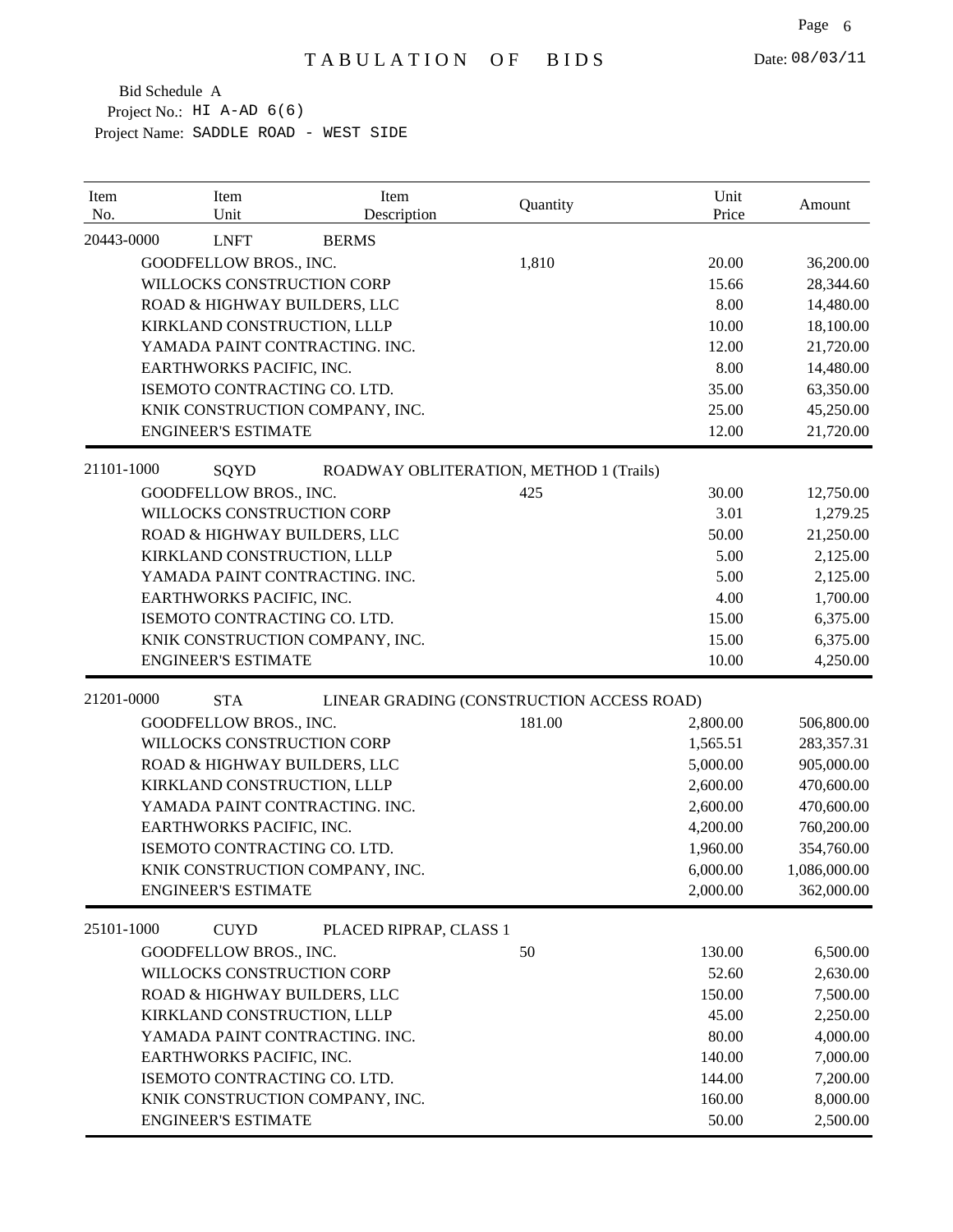| 25101-2000<br><b>CUYD</b><br>PLACED RIPRAP, CLASS 2<br>GOODFELLOW BROS., INC.<br>2,300<br>80.00<br>184,000.00<br>WILLOCKS CONSTRUCTION CORP<br>57.61<br>132,503.00<br>ROAD & HIGHWAY BUILDERS, LLC<br>70.00<br>161,000.00<br>KIRKLAND CONSTRUCTION, LLLP<br>50.00<br>115,000.00<br>80.00<br>YAMADA PAINT CONTRACTING. INC.<br>184,000.00<br>EARTHWORKS PACIFIC, INC.<br>110.00<br>253,000.00<br>ISEMOTO CONTRACTING CO. LTD.<br>105.00<br>241,500.00<br>185.00<br>KNIK CONSTRUCTION COMPANY, INC.<br>425,500.00<br><b>ENGINEER'S ESTIMATE</b><br>80.00<br>184,000.00<br>25101-3000<br><b>CUYD</b><br>PLACED RIPRAP, CLASS 3<br>GOODFELLOW BROS., INC.<br>1,590<br>90.00<br>143,100.00<br>WILLOCKS CONSTRUCTION CORP<br>60.12<br>95,590.80<br>ROAD & HIGHWAY BUILDERS, LLC<br>70.00<br>111,300.00<br>KIRKLAND CONSTRUCTION, LLLP<br>55.00<br>87,450.00<br>YAMADA PAINT CONTRACTING. INC.<br>80.00<br>127,200.00<br>EARTHWORKS PACIFIC, INC.<br>110.00<br>174,900.00<br>ISEMOTO CONTRACTING CO. LTD.<br>80.00<br>127,200.00<br>KNIK CONSTRUCTION COMPANY, INC.<br>210.00<br>333,900.00<br><b>ENGINEER'S ESTIMATE</b><br>159,000.00<br>100.00<br>25101-4000<br><b>CUYD</b><br>PLACED RIPRAP, CLASS 4<br>GOODFELLOW BROS., INC.<br>190<br>100.00<br>19,000.00<br>WILLOCKS CONSTRUCTION CORP<br>62.62<br>11,897.80<br>90.00<br>ROAD & HIGHWAY BUILDERS, LLC<br>17,100.00<br>KIRKLAND CONSTRUCTION, LLLP<br>60.00<br>11,400.00<br>YAMADA PAINT CONTRACTING. INC.<br>120.00<br>22,800.00<br>EARTHWORKS PACIFIC, INC.<br>100.00<br>19,000.00<br>ISEMOTO CONTRACTING CO. LTD.<br>65.00<br>12,350.00<br>305.00<br>KNIK CONSTRUCTION COMPANY, INC.<br>57,950.00<br>120.00<br>22,800.00<br><b>ENGINEER'S ESTIMATE</b><br><b>CUYD</b><br>25110-2000<br><b>GROUTED RIPRAP, CLASS 2</b><br>180<br>GOODFELLOW BROS., INC.<br>390.00<br>70,200.00<br>WILLOCKS CONSTRUCTION CORP<br>167.34<br>30,121.20<br>ROAD & HIGHWAY BUILDERS, LLC<br>200.00<br>36,000.00<br>300.00<br>KIRKLAND CONSTRUCTION, LLLP<br>54,000.00<br>YAMADA PAINT CONTRACTING. INC.<br>600.00<br>108,000.00<br>40,500.00<br>EARTHWORKS PACIFIC, INC.<br>225.00<br>ISEMOTO CONTRACTING CO. LTD.<br>560.00<br>100,800.00<br>65,700.00<br>KNIK CONSTRUCTION COMPANY, INC.<br>365.00<br><b>ENGINEER'S ESTIMATE</b><br>400.00<br>72,000.00 | Item<br>No. | Item<br>Unit | Item<br>Description | Quantity | Unit<br>Price | Amount |
|----------------------------------------------------------------------------------------------------------------------------------------------------------------------------------------------------------------------------------------------------------------------------------------------------------------------------------------------------------------------------------------------------------------------------------------------------------------------------------------------------------------------------------------------------------------------------------------------------------------------------------------------------------------------------------------------------------------------------------------------------------------------------------------------------------------------------------------------------------------------------------------------------------------------------------------------------------------------------------------------------------------------------------------------------------------------------------------------------------------------------------------------------------------------------------------------------------------------------------------------------------------------------------------------------------------------------------------------------------------------------------------------------------------------------------------------------------------------------------------------------------------------------------------------------------------------------------------------------------------------------------------------------------------------------------------------------------------------------------------------------------------------------------------------------------------------------------------------------------------------------------------------------------------------------------------------------------------------------------------------------------------------------------------------------------------------------------------------------------------------------------------------------------------------------------------------------------------------------------------------------------------------------------------|-------------|--------------|---------------------|----------|---------------|--------|
|                                                                                                                                                                                                                                                                                                                                                                                                                                                                                                                                                                                                                                                                                                                                                                                                                                                                                                                                                                                                                                                                                                                                                                                                                                                                                                                                                                                                                                                                                                                                                                                                                                                                                                                                                                                                                                                                                                                                                                                                                                                                                                                                                                                                                                                                                        |             |              |                     |          |               |        |
|                                                                                                                                                                                                                                                                                                                                                                                                                                                                                                                                                                                                                                                                                                                                                                                                                                                                                                                                                                                                                                                                                                                                                                                                                                                                                                                                                                                                                                                                                                                                                                                                                                                                                                                                                                                                                                                                                                                                                                                                                                                                                                                                                                                                                                                                                        |             |              |                     |          |               |        |
|                                                                                                                                                                                                                                                                                                                                                                                                                                                                                                                                                                                                                                                                                                                                                                                                                                                                                                                                                                                                                                                                                                                                                                                                                                                                                                                                                                                                                                                                                                                                                                                                                                                                                                                                                                                                                                                                                                                                                                                                                                                                                                                                                                                                                                                                                        |             |              |                     |          |               |        |
|                                                                                                                                                                                                                                                                                                                                                                                                                                                                                                                                                                                                                                                                                                                                                                                                                                                                                                                                                                                                                                                                                                                                                                                                                                                                                                                                                                                                                                                                                                                                                                                                                                                                                                                                                                                                                                                                                                                                                                                                                                                                                                                                                                                                                                                                                        |             |              |                     |          |               |        |
|                                                                                                                                                                                                                                                                                                                                                                                                                                                                                                                                                                                                                                                                                                                                                                                                                                                                                                                                                                                                                                                                                                                                                                                                                                                                                                                                                                                                                                                                                                                                                                                                                                                                                                                                                                                                                                                                                                                                                                                                                                                                                                                                                                                                                                                                                        |             |              |                     |          |               |        |
|                                                                                                                                                                                                                                                                                                                                                                                                                                                                                                                                                                                                                                                                                                                                                                                                                                                                                                                                                                                                                                                                                                                                                                                                                                                                                                                                                                                                                                                                                                                                                                                                                                                                                                                                                                                                                                                                                                                                                                                                                                                                                                                                                                                                                                                                                        |             |              |                     |          |               |        |
|                                                                                                                                                                                                                                                                                                                                                                                                                                                                                                                                                                                                                                                                                                                                                                                                                                                                                                                                                                                                                                                                                                                                                                                                                                                                                                                                                                                                                                                                                                                                                                                                                                                                                                                                                                                                                                                                                                                                                                                                                                                                                                                                                                                                                                                                                        |             |              |                     |          |               |        |
|                                                                                                                                                                                                                                                                                                                                                                                                                                                                                                                                                                                                                                                                                                                                                                                                                                                                                                                                                                                                                                                                                                                                                                                                                                                                                                                                                                                                                                                                                                                                                                                                                                                                                                                                                                                                                                                                                                                                                                                                                                                                                                                                                                                                                                                                                        |             |              |                     |          |               |        |
|                                                                                                                                                                                                                                                                                                                                                                                                                                                                                                                                                                                                                                                                                                                                                                                                                                                                                                                                                                                                                                                                                                                                                                                                                                                                                                                                                                                                                                                                                                                                                                                                                                                                                                                                                                                                                                                                                                                                                                                                                                                                                                                                                                                                                                                                                        |             |              |                     |          |               |        |
|                                                                                                                                                                                                                                                                                                                                                                                                                                                                                                                                                                                                                                                                                                                                                                                                                                                                                                                                                                                                                                                                                                                                                                                                                                                                                                                                                                                                                                                                                                                                                                                                                                                                                                                                                                                                                                                                                                                                                                                                                                                                                                                                                                                                                                                                                        |             |              |                     |          |               |        |
|                                                                                                                                                                                                                                                                                                                                                                                                                                                                                                                                                                                                                                                                                                                                                                                                                                                                                                                                                                                                                                                                                                                                                                                                                                                                                                                                                                                                                                                                                                                                                                                                                                                                                                                                                                                                                                                                                                                                                                                                                                                                                                                                                                                                                                                                                        |             |              |                     |          |               |        |
|                                                                                                                                                                                                                                                                                                                                                                                                                                                                                                                                                                                                                                                                                                                                                                                                                                                                                                                                                                                                                                                                                                                                                                                                                                                                                                                                                                                                                                                                                                                                                                                                                                                                                                                                                                                                                                                                                                                                                                                                                                                                                                                                                                                                                                                                                        |             |              |                     |          |               |        |
|                                                                                                                                                                                                                                                                                                                                                                                                                                                                                                                                                                                                                                                                                                                                                                                                                                                                                                                                                                                                                                                                                                                                                                                                                                                                                                                                                                                                                                                                                                                                                                                                                                                                                                                                                                                                                                                                                                                                                                                                                                                                                                                                                                                                                                                                                        |             |              |                     |          |               |        |
|                                                                                                                                                                                                                                                                                                                                                                                                                                                                                                                                                                                                                                                                                                                                                                                                                                                                                                                                                                                                                                                                                                                                                                                                                                                                                                                                                                                                                                                                                                                                                                                                                                                                                                                                                                                                                                                                                                                                                                                                                                                                                                                                                                                                                                                                                        |             |              |                     |          |               |        |
|                                                                                                                                                                                                                                                                                                                                                                                                                                                                                                                                                                                                                                                                                                                                                                                                                                                                                                                                                                                                                                                                                                                                                                                                                                                                                                                                                                                                                                                                                                                                                                                                                                                                                                                                                                                                                                                                                                                                                                                                                                                                                                                                                                                                                                                                                        |             |              |                     |          |               |        |
|                                                                                                                                                                                                                                                                                                                                                                                                                                                                                                                                                                                                                                                                                                                                                                                                                                                                                                                                                                                                                                                                                                                                                                                                                                                                                                                                                                                                                                                                                                                                                                                                                                                                                                                                                                                                                                                                                                                                                                                                                                                                                                                                                                                                                                                                                        |             |              |                     |          |               |        |
|                                                                                                                                                                                                                                                                                                                                                                                                                                                                                                                                                                                                                                                                                                                                                                                                                                                                                                                                                                                                                                                                                                                                                                                                                                                                                                                                                                                                                                                                                                                                                                                                                                                                                                                                                                                                                                                                                                                                                                                                                                                                                                                                                                                                                                                                                        |             |              |                     |          |               |        |
|                                                                                                                                                                                                                                                                                                                                                                                                                                                                                                                                                                                                                                                                                                                                                                                                                                                                                                                                                                                                                                                                                                                                                                                                                                                                                                                                                                                                                                                                                                                                                                                                                                                                                                                                                                                                                                                                                                                                                                                                                                                                                                                                                                                                                                                                                        |             |              |                     |          |               |        |
|                                                                                                                                                                                                                                                                                                                                                                                                                                                                                                                                                                                                                                                                                                                                                                                                                                                                                                                                                                                                                                                                                                                                                                                                                                                                                                                                                                                                                                                                                                                                                                                                                                                                                                                                                                                                                                                                                                                                                                                                                                                                                                                                                                                                                                                                                        |             |              |                     |          |               |        |
|                                                                                                                                                                                                                                                                                                                                                                                                                                                                                                                                                                                                                                                                                                                                                                                                                                                                                                                                                                                                                                                                                                                                                                                                                                                                                                                                                                                                                                                                                                                                                                                                                                                                                                                                                                                                                                                                                                                                                                                                                                                                                                                                                                                                                                                                                        |             |              |                     |          |               |        |
|                                                                                                                                                                                                                                                                                                                                                                                                                                                                                                                                                                                                                                                                                                                                                                                                                                                                                                                                                                                                                                                                                                                                                                                                                                                                                                                                                                                                                                                                                                                                                                                                                                                                                                                                                                                                                                                                                                                                                                                                                                                                                                                                                                                                                                                                                        |             |              |                     |          |               |        |
|                                                                                                                                                                                                                                                                                                                                                                                                                                                                                                                                                                                                                                                                                                                                                                                                                                                                                                                                                                                                                                                                                                                                                                                                                                                                                                                                                                                                                                                                                                                                                                                                                                                                                                                                                                                                                                                                                                                                                                                                                                                                                                                                                                                                                                                                                        |             |              |                     |          |               |        |
|                                                                                                                                                                                                                                                                                                                                                                                                                                                                                                                                                                                                                                                                                                                                                                                                                                                                                                                                                                                                                                                                                                                                                                                                                                                                                                                                                                                                                                                                                                                                                                                                                                                                                                                                                                                                                                                                                                                                                                                                                                                                                                                                                                                                                                                                                        |             |              |                     |          |               |        |
|                                                                                                                                                                                                                                                                                                                                                                                                                                                                                                                                                                                                                                                                                                                                                                                                                                                                                                                                                                                                                                                                                                                                                                                                                                                                                                                                                                                                                                                                                                                                                                                                                                                                                                                                                                                                                                                                                                                                                                                                                                                                                                                                                                                                                                                                                        |             |              |                     |          |               |        |
|                                                                                                                                                                                                                                                                                                                                                                                                                                                                                                                                                                                                                                                                                                                                                                                                                                                                                                                                                                                                                                                                                                                                                                                                                                                                                                                                                                                                                                                                                                                                                                                                                                                                                                                                                                                                                                                                                                                                                                                                                                                                                                                                                                                                                                                                                        |             |              |                     |          |               |        |
|                                                                                                                                                                                                                                                                                                                                                                                                                                                                                                                                                                                                                                                                                                                                                                                                                                                                                                                                                                                                                                                                                                                                                                                                                                                                                                                                                                                                                                                                                                                                                                                                                                                                                                                                                                                                                                                                                                                                                                                                                                                                                                                                                                                                                                                                                        |             |              |                     |          |               |        |
|                                                                                                                                                                                                                                                                                                                                                                                                                                                                                                                                                                                                                                                                                                                                                                                                                                                                                                                                                                                                                                                                                                                                                                                                                                                                                                                                                                                                                                                                                                                                                                                                                                                                                                                                                                                                                                                                                                                                                                                                                                                                                                                                                                                                                                                                                        |             |              |                     |          |               |        |
|                                                                                                                                                                                                                                                                                                                                                                                                                                                                                                                                                                                                                                                                                                                                                                                                                                                                                                                                                                                                                                                                                                                                                                                                                                                                                                                                                                                                                                                                                                                                                                                                                                                                                                                                                                                                                                                                                                                                                                                                                                                                                                                                                                                                                                                                                        |             |              |                     |          |               |        |
|                                                                                                                                                                                                                                                                                                                                                                                                                                                                                                                                                                                                                                                                                                                                                                                                                                                                                                                                                                                                                                                                                                                                                                                                                                                                                                                                                                                                                                                                                                                                                                                                                                                                                                                                                                                                                                                                                                                                                                                                                                                                                                                                                                                                                                                                                        |             |              |                     |          |               |        |
|                                                                                                                                                                                                                                                                                                                                                                                                                                                                                                                                                                                                                                                                                                                                                                                                                                                                                                                                                                                                                                                                                                                                                                                                                                                                                                                                                                                                                                                                                                                                                                                                                                                                                                                                                                                                                                                                                                                                                                                                                                                                                                                                                                                                                                                                                        |             |              |                     |          |               |        |
|                                                                                                                                                                                                                                                                                                                                                                                                                                                                                                                                                                                                                                                                                                                                                                                                                                                                                                                                                                                                                                                                                                                                                                                                                                                                                                                                                                                                                                                                                                                                                                                                                                                                                                                                                                                                                                                                                                                                                                                                                                                                                                                                                                                                                                                                                        |             |              |                     |          |               |        |
|                                                                                                                                                                                                                                                                                                                                                                                                                                                                                                                                                                                                                                                                                                                                                                                                                                                                                                                                                                                                                                                                                                                                                                                                                                                                                                                                                                                                                                                                                                                                                                                                                                                                                                                                                                                                                                                                                                                                                                                                                                                                                                                                                                                                                                                                                        |             |              |                     |          |               |        |
|                                                                                                                                                                                                                                                                                                                                                                                                                                                                                                                                                                                                                                                                                                                                                                                                                                                                                                                                                                                                                                                                                                                                                                                                                                                                                                                                                                                                                                                                                                                                                                                                                                                                                                                                                                                                                                                                                                                                                                                                                                                                                                                                                                                                                                                                                        |             |              |                     |          |               |        |
|                                                                                                                                                                                                                                                                                                                                                                                                                                                                                                                                                                                                                                                                                                                                                                                                                                                                                                                                                                                                                                                                                                                                                                                                                                                                                                                                                                                                                                                                                                                                                                                                                                                                                                                                                                                                                                                                                                                                                                                                                                                                                                                                                                                                                                                                                        |             |              |                     |          |               |        |
|                                                                                                                                                                                                                                                                                                                                                                                                                                                                                                                                                                                                                                                                                                                                                                                                                                                                                                                                                                                                                                                                                                                                                                                                                                                                                                                                                                                                                                                                                                                                                                                                                                                                                                                                                                                                                                                                                                                                                                                                                                                                                                                                                                                                                                                                                        |             |              |                     |          |               |        |
|                                                                                                                                                                                                                                                                                                                                                                                                                                                                                                                                                                                                                                                                                                                                                                                                                                                                                                                                                                                                                                                                                                                                                                                                                                                                                                                                                                                                                                                                                                                                                                                                                                                                                                                                                                                                                                                                                                                                                                                                                                                                                                                                                                                                                                                                                        |             |              |                     |          |               |        |
|                                                                                                                                                                                                                                                                                                                                                                                                                                                                                                                                                                                                                                                                                                                                                                                                                                                                                                                                                                                                                                                                                                                                                                                                                                                                                                                                                                                                                                                                                                                                                                                                                                                                                                                                                                                                                                                                                                                                                                                                                                                                                                                                                                                                                                                                                        |             |              |                     |          |               |        |
|                                                                                                                                                                                                                                                                                                                                                                                                                                                                                                                                                                                                                                                                                                                                                                                                                                                                                                                                                                                                                                                                                                                                                                                                                                                                                                                                                                                                                                                                                                                                                                                                                                                                                                                                                                                                                                                                                                                                                                                                                                                                                                                                                                                                                                                                                        |             |              |                     |          |               |        |
|                                                                                                                                                                                                                                                                                                                                                                                                                                                                                                                                                                                                                                                                                                                                                                                                                                                                                                                                                                                                                                                                                                                                                                                                                                                                                                                                                                                                                                                                                                                                                                                                                                                                                                                                                                                                                                                                                                                                                                                                                                                                                                                                                                                                                                                                                        |             |              |                     |          |               |        |
|                                                                                                                                                                                                                                                                                                                                                                                                                                                                                                                                                                                                                                                                                                                                                                                                                                                                                                                                                                                                                                                                                                                                                                                                                                                                                                                                                                                                                                                                                                                                                                                                                                                                                                                                                                                                                                                                                                                                                                                                                                                                                                                                                                                                                                                                                        |             |              |                     |          |               |        |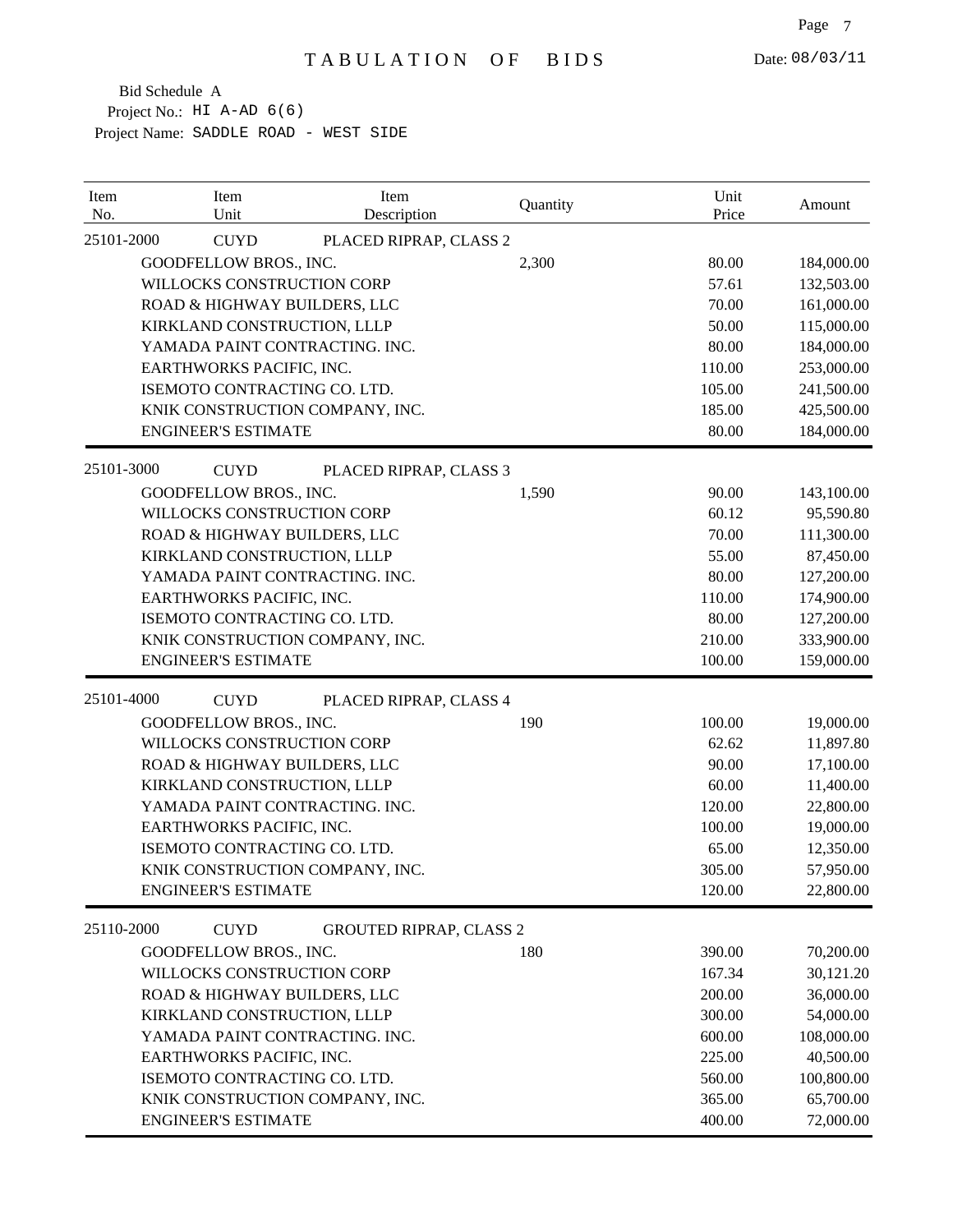| Item<br>No. | Item<br>Unit                    | Item<br>Description                | Quantity                                       | Unit<br>Price | Amount     |
|-------------|---------------------------------|------------------------------------|------------------------------------------------|---------------|------------|
| 30608-0000  | <b>GAL</b>                      | <b>DUST PALLIATIVE APPLICATION</b> |                                                |               |            |
|             | GOODFELLOW BROS., INC.          |                                    | 15,000                                         | 12.00         | 180,000.00 |
|             | WILLOCKS CONSTRUCTION CORP      |                                    |                                                | 16.28         | 244,200.00 |
|             | ROAD & HIGHWAY BUILDERS, LLC    |                                    |                                                | 3.00          | 45,000.00  |
|             | KIRKLAND CONSTRUCTION, LLLP     |                                    |                                                | 12.00         | 180,000.00 |
|             | YAMADA PAINT CONTRACTING. INC.  |                                    |                                                | 10.00         | 150,000.00 |
|             | EARTHWORKS PACIFIC, INC.        |                                    |                                                | 12.00         | 180,000.00 |
|             | ISEMOTO CONTRACTING CO. LTD.    |                                    |                                                | 14.00         | 210,000.00 |
|             | KNIK CONSTRUCTION COMPANY, INC. |                                    |                                                | 10.00         | 150,000.00 |
|             | <b>ENGINEER'S ESTIMATE</b>      |                                    |                                                | 8.00          | 120,000.00 |
| 41101-3000  | <b>TON</b>                      |                                    | PRIME COAT GRADE CSS-1, CSS-1H, SS-1, OR SS-1H |               |            |
|             | GOODFELLOW BROS., INC.          |                                    | 90                                             | 1,500.00      | 135,000.00 |
|             | WILLOCKS CONSTRUCTION CORP      |                                    |                                                | 3,256.26      | 293,063.40 |
|             | ROAD & HIGHWAY BUILDERS, LLC    |                                    |                                                | 300.00        | 27,000.00  |
|             | KIRKLAND CONSTRUCTION, LLLP     |                                    |                                                | 3,000.00      | 270,000.00 |
|             | YAMADA PAINT CONTRACTING. INC.  |                                    |                                                | 2,600.00      | 234,000.00 |
|             | EARTHWORKS PACIFIC, INC.        |                                    |                                                | 2,850.00      | 256,500.00 |
|             | ISEMOTO CONTRACTING CO. LTD.    |                                    |                                                | 2,800.00      | 252,000.00 |
|             | KNIK CONSTRUCTION COMPANY, INC. |                                    |                                                | 1,600.00      | 144,000.00 |
|             | <b>ENGINEER'S ESTIMATE</b>      |                                    |                                                | 2,000.00      | 180,000.00 |
| 60101-0000  | <b>CUYD</b>                     | <b>CONCRETE</b>                    |                                                |               |            |
|             | GOODFELLOW BROS., INC.          |                                    | 100                                            | 1,000.00      | 100,000.00 |
|             | WILLOCKS CONSTRUCTION CORP      |                                    |                                                | 1,260.49      | 126,049.00 |
|             | ROAD & HIGHWAY BUILDERS, LLC    |                                    |                                                | 1,000.00      | 100,000.00 |
|             | KIRKLAND CONSTRUCTION, LLLP     |                                    |                                                | 1,250.00      | 125,000.00 |
|             | YAMADA PAINT CONTRACTING. INC.  |                                    |                                                | 960.00        | 96,000.00  |
|             | EARTHWORKS PACIFIC, INC.        |                                    |                                                | 1,750.00      | 175,000.00 |
|             | ISEMOTO CONTRACTING CO. LTD.    |                                    |                                                | 1,440.00      | 144,000.00 |
|             | KNIK CONSTRUCTION COMPANY, INC. |                                    |                                                | 1,000.00      | 100,000.00 |
|             | <b>ENGINEER'S ESTIMATE</b>      |                                    |                                                | 850.00        | 85,000.00  |
| 60201-0400  | <b>LNFT</b>                     | 12-INCH PIPE CULVERT (UTILITIES)   |                                                |               |            |
|             | GOODFELLOW BROS., INC.          |                                    | 400                                            | 150.00        | 60,000.00  |
|             | WILLOCKS CONSTRUCTION CORP      |                                    |                                                | 75.30         | 30,120.00  |
|             | ROAD & HIGHWAY BUILDERS, LLC    |                                    |                                                | 130.00        | 52,000.00  |
|             | KIRKLAND CONSTRUCTION, LLLP     |                                    |                                                | 150.00        | 60,000.00  |
|             | YAMADA PAINT CONTRACTING. INC.  |                                    |                                                | 150.00        | 60,000.00  |
|             | EARTHWORKS PACIFIC, INC.        |                                    |                                                | 65.00         | 26,000.00  |
|             | ISEMOTO CONTRACTING CO. LTD.    |                                    |                                                | 145.00        | 58,000.00  |
|             | KNIK CONSTRUCTION COMPANY, INC. |                                    |                                                | 90.00         | 36,000.00  |
|             | <b>ENGINEER'S ESTIMATE</b>      |                                    |                                                | 30.00         | 12,000.00  |
|             |                                 |                                    |                                                |               |            |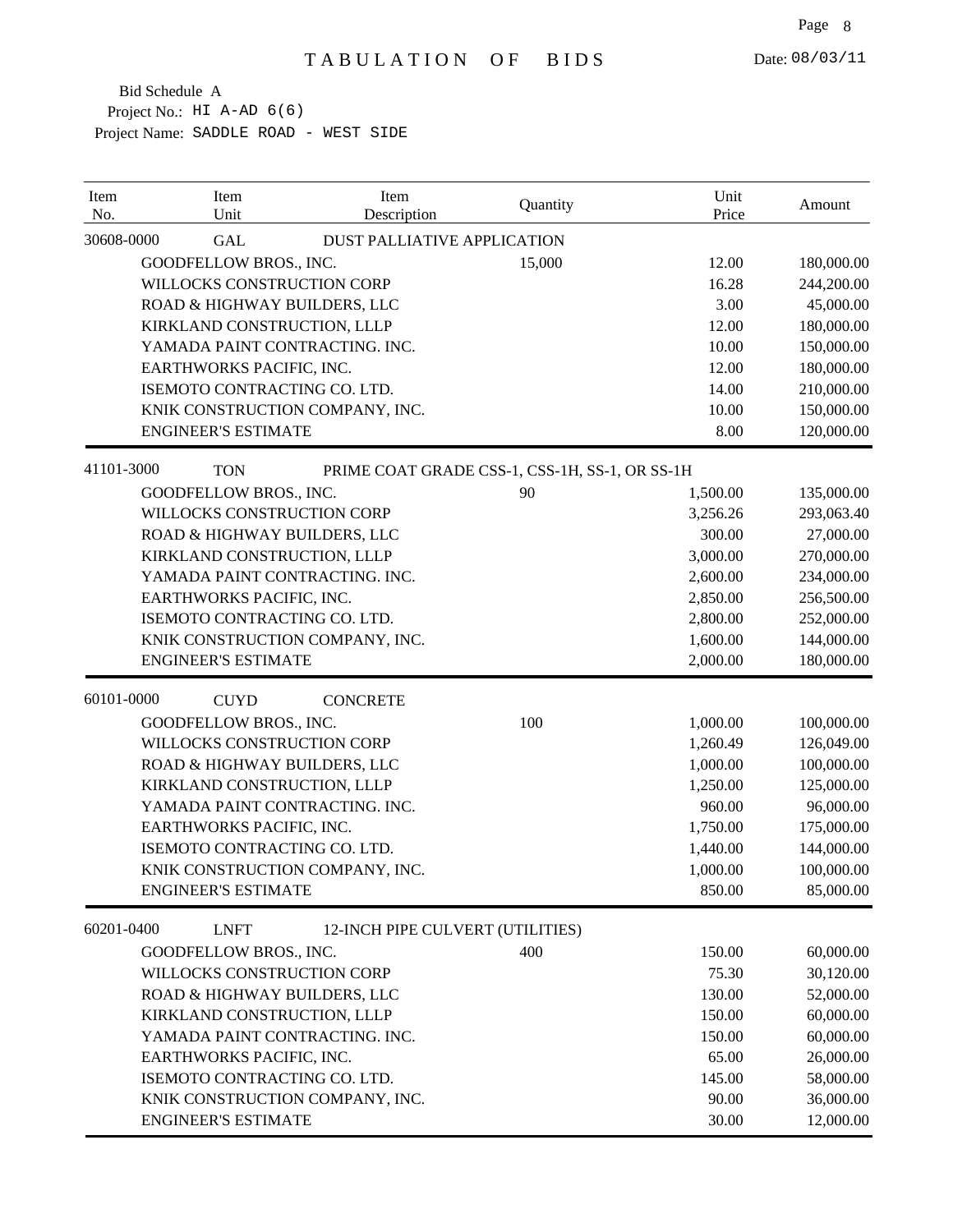| Item<br>No. | Item<br>Unit                    | Item<br>Description         | Quantity                                   | Unit<br>Price | Amount     |
|-------------|---------------------------------|-----------------------------|--------------------------------------------|---------------|------------|
| 60201-1000  | <b>LNFT</b>                     | <b>36-INCH PIPE CULVERT</b> |                                            |               |            |
|             | GOODFELLOW BROS., INC.          |                             | 110                                        | 250.00        | 27,500.00  |
|             | WILLOCKS CONSTRUCTION CORP      |                             |                                            | 241.32        | 26,545.20  |
|             | ROAD & HIGHWAY BUILDERS, LLC    |                             |                                            | 150.00        | 16,500.00  |
|             | KIRKLAND CONSTRUCTION, LLLP     |                             |                                            | 200.00        | 22,000.00  |
|             | YAMADA PAINT CONTRACTING. INC.  |                             |                                            | 150.00        | 16,500.00  |
|             | EARTHWORKS PACIFIC, INC.        |                             |                                            | 130.00        | 14,300.00  |
|             | ISEMOTO CONTRACTING CO. LTD.    |                             |                                            | 370.00        | 40,700.00  |
|             | KNIK CONSTRUCTION COMPANY, INC. |                             |                                            | 175.00        | 19,250.00  |
|             | <b>ENGINEER'S ESTIMATE</b>      |                             |                                            | 140.00        | 15,400.00  |
| 60201-1200  | <b>LNFT</b>                     | <b>48-INCH PIPE CULVERT</b> |                                            |               |            |
|             | GOODFELLOW BROS., INC.          |                             | 245                                        | 300.00        | 73,500.00  |
|             | WILLOCKS CONSTRUCTION CORP      |                             |                                            | 323.30        | 79,208.50  |
|             | ROAD & HIGHWAY BUILDERS, LLC    |                             |                                            | 160.00        | 39,200.00  |
|             | KIRKLAND CONSTRUCTION, LLLP     |                             |                                            | 300.00        | 73,500.00  |
|             | YAMADA PAINT CONTRACTING. INC.  |                             |                                            | 190.00        | 46,550.00  |
|             | EARTHWORKS PACIFIC, INC.        |                             |                                            | 225.00        | 55,125.00  |
|             | ISEMOTO CONTRACTING CO. LTD.    |                             |                                            | 390.00        | 95,550.00  |
|             | KNIK CONSTRUCTION COMPANY, INC. |                             |                                            | 230.00        | 56,350.00  |
|             | <b>ENGINEER'S ESTIMATE</b>      |                             |                                            | 280.00        | 68,600.00  |
| 60201-1400  | <b>LNFT</b>                     | <b>60-INCH PIPE CULVERT</b> |                                            |               |            |
|             | GOODFELLOW BROS., INC.          |                             | 210                                        | 350.00        | 73,500.00  |
|             | WILLOCKS CONSTRUCTION CORP      |                             |                                            | 404.50        | 84,945.00  |
|             | ROAD & HIGHWAY BUILDERS, LLC    |                             |                                            | 170.00        | 35,700.00  |
|             | KIRKLAND CONSTRUCTION, LLLP     |                             |                                            | 400.00        | 84,000.00  |
|             | YAMADA PAINT CONTRACTING. INC.  |                             |                                            | 230.00        | 48,300.00  |
|             | EARTHWORKS PACIFIC, INC.        |                             |                                            | 325.00        | 68,250.00  |
|             | ISEMOTO CONTRACTING CO. LTD.    |                             |                                            | 620.00        | 130,200.00 |
|             | KNIK CONSTRUCTION COMPANY, INC. |                             |                                            | 525.00        | 110,250.00 |
|             | <b>ENGINEER'S ESTIMATE</b>      |                             |                                            | 320.00        | 67,200.00  |
| 60210-1000  | <b>EACH</b>                     |                             | END SECTION FOR 36-INCH PIPE CULVERT (CAP) |               |            |
|             | GOODFELLOW BROS., INC.          |                             | $\overline{c}$                             | 5,000.00      | 10,000.00  |
|             | WILLOCKS CONSTRUCTION CORP      |                             |                                            | 2,279.38      | 4,558.76   |
|             | ROAD & HIGHWAY BUILDERS, LLC    |                             |                                            | 300.00        | 600.00     |
|             | KIRKLAND CONSTRUCTION, LLLP     |                             |                                            | 2,000.00      | 4,000.00   |
|             | YAMADA PAINT CONTRACTING. INC.  |                             |                                            | 1,600.00      | 3,200.00   |
|             | EARTHWORKS PACIFIC, INC.        |                             |                                            | 2,500.00      | 5,000.00   |
|             | ISEMOTO CONTRACTING CO. LTD.    |                             |                                            | 3,200.00      | 6,400.00   |
|             | KNIK CONSTRUCTION COMPANY, INC. |                             |                                            | 850.00        | 1,700.00   |
|             | <b>ENGINEER'S ESTIMATE</b>      |                             |                                            | 900.00        | 1,800.00   |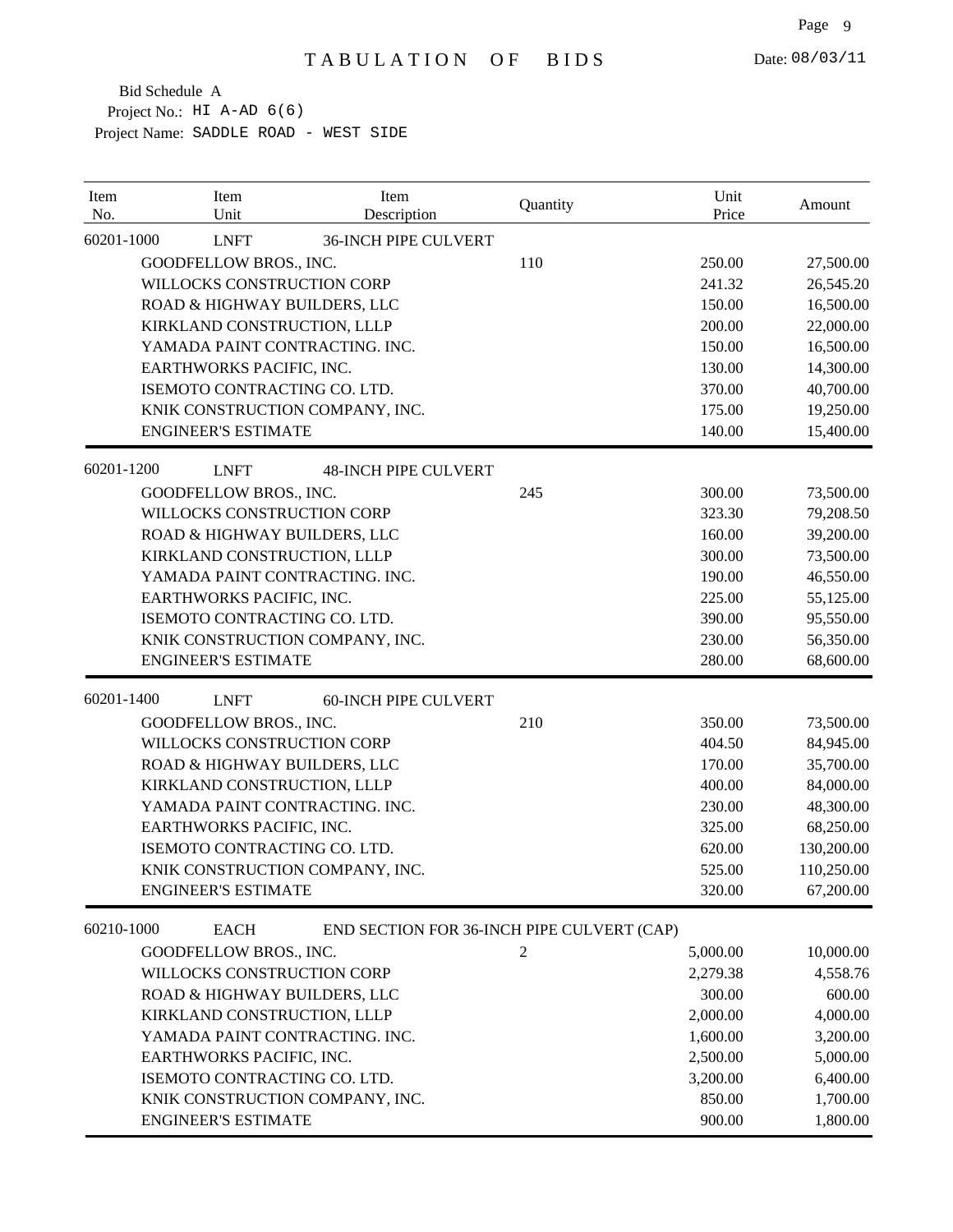| Item<br>No. | Item<br>Unit                 | Item<br>Description             | Quantity                                               | Unit<br>Price | Amount    |
|-------------|------------------------------|---------------------------------|--------------------------------------------------------|---------------|-----------|
| 60210-1200  | <b>EACH</b>                  |                                 | END SECTION FOR 48-INCH PIPE CULVERT (CAP)             |               |           |
|             | GOODFELLOW BROS., INC.       |                                 | $\overline{c}$                                         | 6,000.00      | 12,000.00 |
|             | WILLOCKS CONSTRUCTION CORP   |                                 |                                                        | 5,992.77      | 11,985.54 |
|             | ROAD & HIGHWAY BUILDERS, LLC |                                 |                                                        | 400.00        | 800.00    |
|             | KIRKLAND CONSTRUCTION, LLLP  |                                 |                                                        | 4,000.00      | 8,000.00  |
|             |                              | YAMADA PAINT CONTRACTING. INC.  |                                                        | 1,800.00      | 3,600.00  |
|             | EARTHWORKS PACIFIC, INC.     |                                 |                                                        | 3,600.00      | 7,200.00  |
|             | ISEMOTO CONTRACTING CO. LTD. |                                 |                                                        | 4,000.00      | 8,000.00  |
|             |                              | KNIK CONSTRUCTION COMPANY, INC. |                                                        | 1,200.00      | 2,400.00  |
|             | <b>ENGINEER'S ESTIMATE</b>   |                                 |                                                        | 1,750.00      | 3,500.00  |
| 60210-1400  | <b>EACH</b>                  |                                 | END SECTION FOR 60-INCH PIPE CULVERT (CAP)             |               |           |
|             | GOODFELLOW BROS., INC.       |                                 | 1                                                      | 8,000.00      | 8,000.00  |
|             | WILLOCKS CONSTRUCTION CORP   |                                 |                                                        | 8,929.66      | 8,929.66  |
|             | ROAD & HIGHWAY BUILDERS, LLC |                                 |                                                        | 500.00        | 500.00    |
|             | KIRKLAND CONSTRUCTION, LLLP  |                                 |                                                        | 6,000.00      | 6,000.00  |
|             |                              | YAMADA PAINT CONTRACTING. INC.  |                                                        | 2,400.00      | 2,400.00  |
|             | EARTHWORKS PACIFIC, INC.     |                                 |                                                        | 5,300.00      | 5,300.00  |
|             | ISEMOTO CONTRACTING CO. LTD. |                                 |                                                        | 4,100.00      | 4,100.00  |
|             |                              | KNIK CONSTRUCTION COMPANY, INC. |                                                        | 2,000.00      | 2,000.00  |
|             | <b>ENGINEER'S ESTIMATE</b>   |                                 |                                                        | 2,000.00      | 2,000.00  |
| 61902-2200  | <b>EACH</b>                  |                                 | GATE, METAL, 34 FEET WIDTH (TEMPORARY TRAFFIC CONTROL) |               |           |
|             | GOODFELLOW BROS., INC.       |                                 | 1                                                      | 10,000.00     | 10,000.00 |
|             | WILLOCKS CONSTRUCTION CORP   |                                 |                                                        | 4,383.43      | 4,383.43  |
|             | ROAD & HIGHWAY BUILDERS, LLC |                                 |                                                        | 4,000.00      | 4,000.00  |
|             | KIRKLAND CONSTRUCTION, LLLP  |                                 |                                                        | 5,000.00      | 5,000.00  |
|             |                              | YAMADA PAINT CONTRACTING. INC.  |                                                        | 8,500.00      | 8,500.00  |
|             | EARTHWORKS PACIFIC, INC.     |                                 |                                                        | 7,500.00      | 7,500.00  |
|             | ISEMOTO CONTRACTING CO. LTD. |                                 |                                                        | 7,000.00      | 7,000.00  |
|             |                              | KNIK CONSTRUCTION COMPANY, INC. |                                                        | 5,000.00      | 5,000.00  |
|             | <b>ENGINEER'S ESTIMATE</b>   |                                 |                                                        | 5,500.00      | 5,500.00  |
| 62201-0150  | <b>HOUR</b>                  |                                 | DUMP TRUCK, 7 CUBIC YARD MINIMUM CAPACITY              |               |           |
|             | GOODFELLOW BROS., INC.       |                                 | 80                                                     | 200.00        | 16,000.00 |
|             | WILLOCKS CONSTRUCTION CORP   |                                 |                                                        | 185.32        | 14,825.60 |
|             | ROAD & HIGHWAY BUILDERS, LLC |                                 |                                                        | 120.00        | 9,600.00  |
|             | KIRKLAND CONSTRUCTION, LLLP  |                                 |                                                        | 125.00        | 10,000.00 |
|             |                              | YAMADA PAINT CONTRACTING. INC.  |                                                        | 140.00        | 11,200.00 |
|             | EARTHWORKS PACIFIC, INC.     |                                 |                                                        | 145.00        | 11,600.00 |
|             | ISEMOTO CONTRACTING CO. LTD. |                                 |                                                        | 104.00        | 8,320.00  |
|             |                              | KNIK CONSTRUCTION COMPANY, INC. |                                                        | 255.00        | 20,400.00 |
|             | <b>ENGINEER'S ESTIMATE</b>   |                                 |                                                        | 175.00        | 14,000.00 |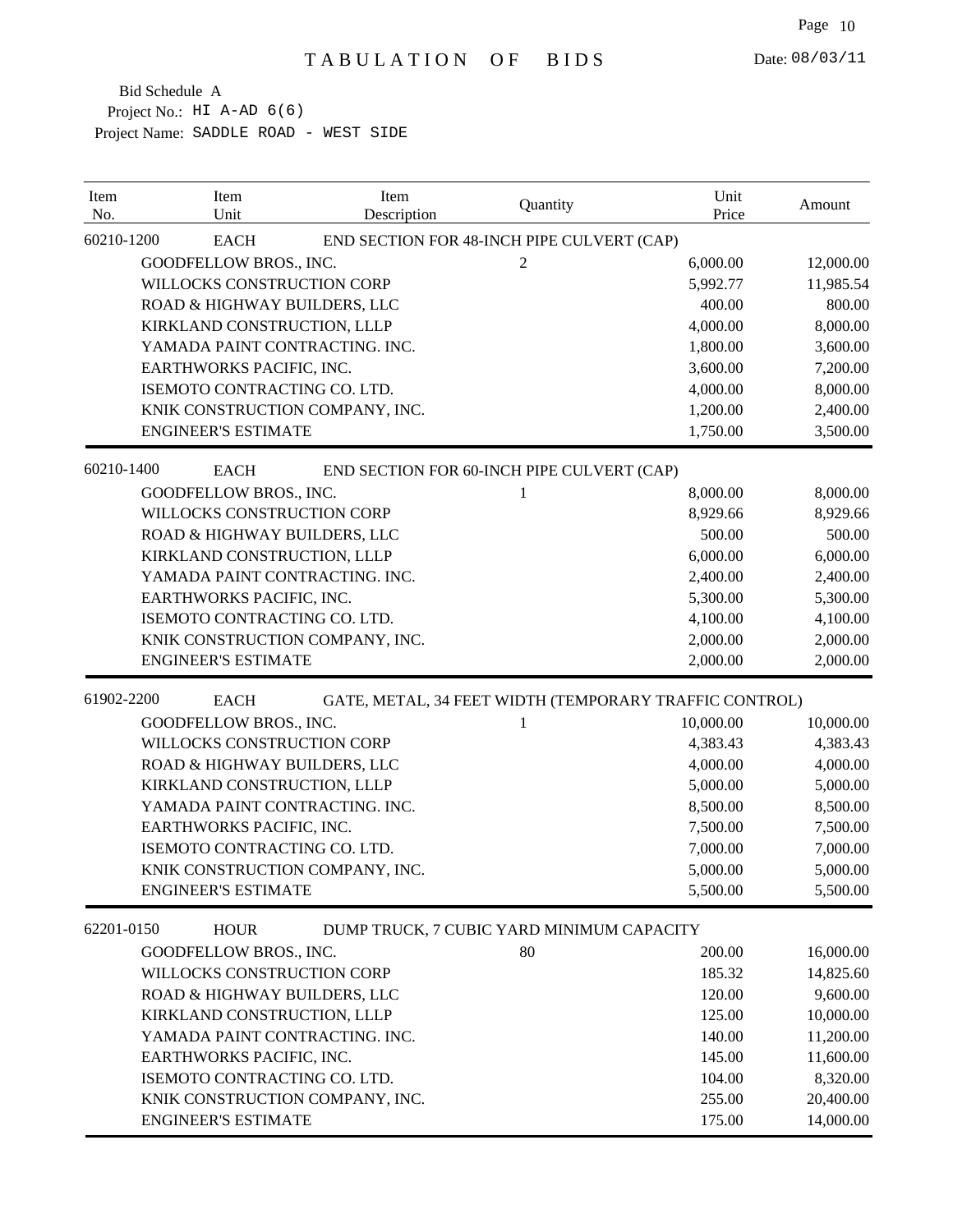| Item<br>No.                | Item<br>Unit                 | Item<br>Description             | Quantity                                                    | Unit<br>Price | Amount    |
|----------------------------|------------------------------|---------------------------------|-------------------------------------------------------------|---------------|-----------|
| 62201-0550                 | <b>HOUR</b>                  | 24-INCH WIDTH                   | BACKHOE LOADER, 6 CUBIC FOOT MINIMUM RATED CAPACITY BUCKET, |               |           |
|                            | GOODFELLOW BROS., INC.       |                                 | 80                                                          | 150.00        | 12,000.00 |
| WILLOCKS CONSTRUCTION CORP |                              |                                 | 137.98                                                      | 11,038.40     |           |
|                            | ROAD & HIGHWAY BUILDERS, LLC |                                 |                                                             | 130.00        | 10,400.00 |
|                            | KIRKLAND CONSTRUCTION, LLLP  |                                 |                                                             | 150.00        | 12,000.00 |
|                            |                              | YAMADA PAINT CONTRACTING. INC.  |                                                             | 140.00        | 11,200.00 |
|                            | EARTHWORKS PACIFIC, INC.     |                                 |                                                             | 140.00        | 11,200.00 |
|                            | ISEMOTO CONTRACTING CO. LTD. |                                 |                                                             | 110.00        | 8,800.00  |
|                            |                              | KNIK CONSTRUCTION COMPANY, INC. |                                                             | 210.00        | 16,800.00 |
|                            | <b>ENGINEER'S ESTIMATE</b>   |                                 |                                                             | 150.00        | 12,000.00 |
| 62201-1000                 | <b>HOUR</b>                  |                                 | WHEEL LOADER, 4 CUBIC YARD MINIMUM RATED CAPACITY           |               |           |
|                            | GOODFELLOW BROS., INC.       |                                 | 80                                                          | 200.00        | 16,000.00 |
|                            | WILLOCKS CONSTRUCTION CORP   |                                 |                                                             | 177.39        | 14,191.20 |
|                            | ROAD & HIGHWAY BUILDERS, LLC |                                 |                                                             | 150.00        | 12,000.00 |
|                            | KIRKLAND CONSTRUCTION, LLLP  |                                 |                                                             | 180.00        | 14,400.00 |
|                            |                              | YAMADA PAINT CONTRACTING. INC.  |                                                             | 210.00        | 16,800.00 |
|                            | EARTHWORKS PACIFIC, INC.     |                                 |                                                             | 213.00        | 17,040.00 |
|                            | ISEMOTO CONTRACTING CO. LTD. |                                 |                                                             | 132.00        | 10,560.00 |
|                            |                              | KNIK CONSTRUCTION COMPANY, INC. |                                                             | 330.00        | 26,400.00 |
| <b>ENGINEER'S ESTIMATE</b> |                              |                                 |                                                             | 225.00        | 18,000.00 |
| 62201-1400                 | <b>HOUR</b>                  |                                 | BULLDOZER, 250HP MINIMUM FLYWHEEL POWER                     |               |           |
|                            | GOODFELLOW BROS., INC.       |                                 | 80                                                          | 300.00        | 24,000.00 |
|                            | WILLOCKS CONSTRUCTION CORP   |                                 |                                                             | 229.16        | 18,332.80 |
|                            | ROAD & HIGHWAY BUILDERS, LLC |                                 |                                                             | 200.00        | 16,000.00 |
|                            | KIRKLAND CONSTRUCTION, LLLP  |                                 |                                                             | 280.00        | 22,400.00 |
|                            |                              | YAMADA PAINT CONTRACTING. INC.  |                                                             | 300.00        | 24,000.00 |
|                            | EARTHWORKS PACIFIC, INC.     |                                 |                                                             | 290.00        | 23,200.00 |
|                            | ISEMOTO CONTRACTING CO. LTD. |                                 |                                                             | 238.00        | 19,040.00 |
|                            |                              | KNIK CONSTRUCTION COMPANY, INC. |                                                             | 375.00        | 30,000.00 |
|                            | <b>ENGINEER'S ESTIMATE</b>   |                                 |                                                             | 350.00        | 28,000.00 |
| 62201-2850                 | <b>HOUR</b>                  |                                 | MOTOR GRADER, 12 FOOT MINIMUM BLADE                         |               |           |
|                            | GOODFELLOW BROS., INC.       |                                 | 80                                                          | 220.00        | 17,600.00 |
|                            | WILLOCKS CONSTRUCTION CORP   |                                 |                                                             | 194.00        | 15,520.00 |
|                            | ROAD & HIGHWAY BUILDERS, LLC |                                 |                                                             | 150.00        | 12,000.00 |
|                            | KIRKLAND CONSTRUCTION, LLLP  |                                 |                                                             | 180.00        | 14,400.00 |
|                            |                              | YAMADA PAINT CONTRACTING. INC.  |                                                             | 180.00        | 14,400.00 |
|                            | EARTHWORKS PACIFIC, INC.     |                                 |                                                             | 217.00        | 17,360.00 |
|                            | ISEMOTO CONTRACTING CO. LTD. |                                 |                                                             | 115.00        | 9,200.00  |
|                            |                              | KNIK CONSTRUCTION COMPANY, INC. |                                                             | 285.00        | 22,800.00 |
|                            | <b>ENGINEER'S ESTIMATE</b>   |                                 |                                                             | 210.00        | 16,800.00 |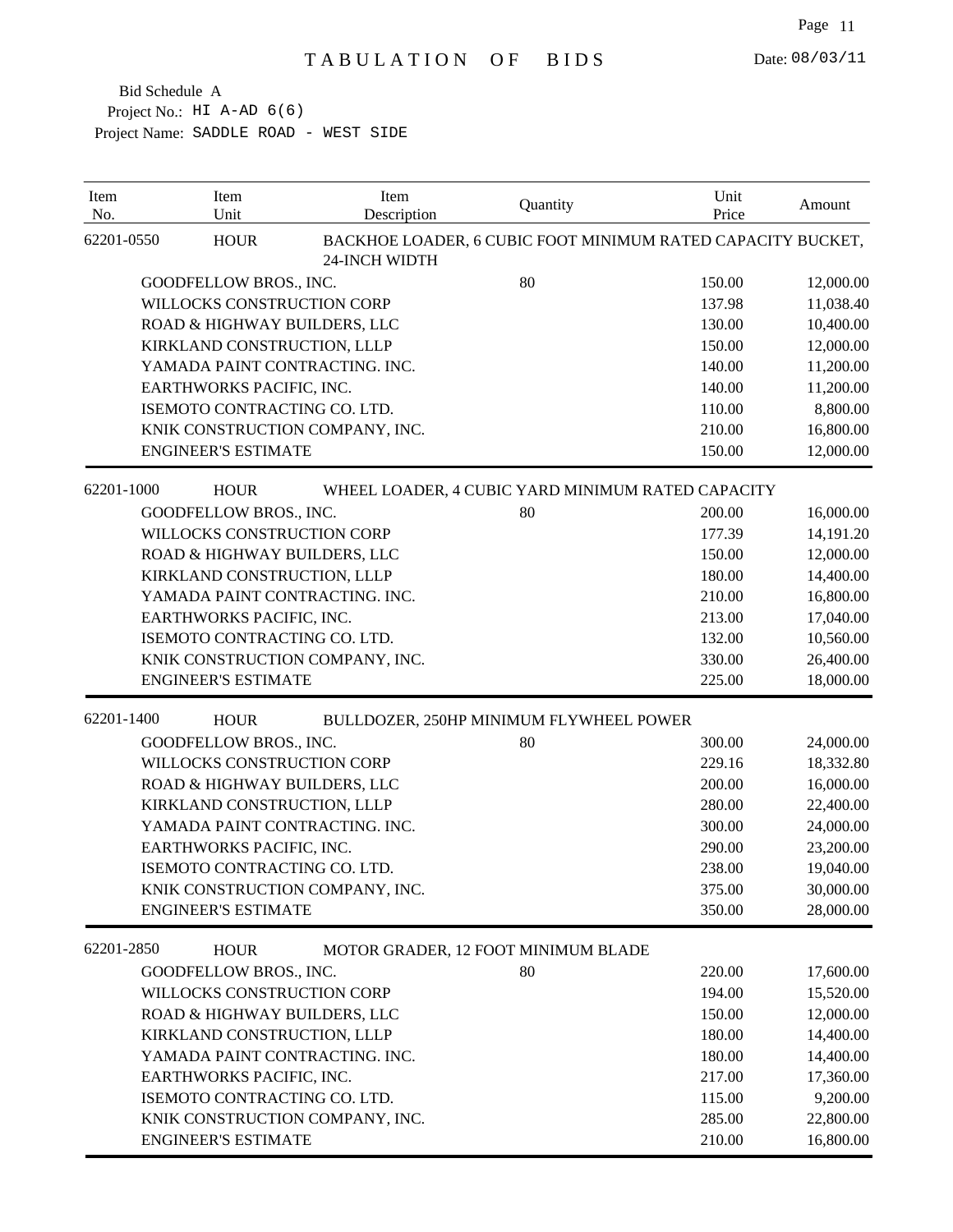| Item<br>No. | Item<br>Unit                    | Item<br>Description  | Quantity                                           | Unit<br>Price | Amount    |
|-------------|---------------------------------|----------------------|----------------------------------------------------|---------------|-----------|
| 62201-3350  | <b>HOUR</b>                     |                      | HYDRAULIC EXCAVATOR, 1 CUBIC YARD MINIMUM CAPACITY |               |           |
|             | GOODFELLOW BROS., INC.          |                      | 80                                                 | 300.00        | 24,000.00 |
|             | WILLOCKS CONSTRUCTION CORP      |                      |                                                    | 216.64        | 17,331.20 |
|             | ROAD & HIGHWAY BUILDERS, LLC    |                      |                                                    | 150.00        | 12,000.00 |
|             | KIRKLAND CONSTRUCTION, LLLP     |                      |                                                    | 180.00        | 14,400.00 |
|             | YAMADA PAINT CONTRACTING. INC.  |                      |                                                    | 200.00        | 16,000.00 |
|             | EARTHWORKS PACIFIC, INC.        |                      |                                                    | 225.00        | 18,000.00 |
|             | ISEMOTO CONTRACTING CO. LTD.    |                      |                                                    | 163.00        | 13,040.00 |
|             | KNIK CONSTRUCTION COMPANY, INC. |                      |                                                    | 375.00        | 30,000.00 |
|             | <b>ENGINEER'S ESTIMATE</b>      |                      |                                                    | 265.00        | 21,200.00 |
| 62301-0000  | <b>HOUR</b>                     | <b>GENERAL LABOR</b> |                                                    |               |           |
|             | GOODFELLOW BROS., INC.          |                      | 100                                                | 70.00         | 7,000.00  |
|             | WILLOCKS CONSTRUCTION CORP      |                      |                                                    | 68.88         | 6,888.00  |
|             | ROAD & HIGHWAY BUILDERS, LLC    |                      |                                                    | 50.00         | 5,000.00  |
|             | KIRKLAND CONSTRUCTION, LLLP     |                      |                                                    | 65.00         | 6,500.00  |
|             | YAMADA PAINT CONTRACTING. INC.  |                      |                                                    | 85.00         | 8,500.00  |
|             | EARTHWORKS PACIFIC, INC.        |                      |                                                    | 70.00         | 7,000.00  |
|             | ISEMOTO CONTRACTING CO. LTD.    |                      |                                                    | 86.00         | 8,600.00  |
|             | KNIK CONSTRUCTION COMPANY, INC. |                      |                                                    | 75.00         | 7,500.00  |
|             | <b>ENGINEER'S ESTIMATE</b>      |                      |                                                    | 65.00         | 6,500.00  |
| 62302-1000  | <b>HOUR</b>                     |                      | SPECIAL LABOR, HIRED TECHNICAL SERVICES            |               |           |
|             | GOODFELLOW BROS., INC.          |                      | 60                                                 | 300.00        | 18,000.00 |
|             | WILLOCKS CONSTRUCTION CORP      |                      |                                                    | 93.93         | 5,635.80  |
|             | ROAD & HIGHWAY BUILDERS, LLC    |                      |                                                    | 60.00         | 3,600.00  |
|             | KIRKLAND CONSTRUCTION, LLLP     |                      |                                                    | 175.00        | 10,500.00 |
|             | YAMADA PAINT CONTRACTING. INC.  |                      |                                                    | 120.00        | 7,200.00  |
|             | EARTHWORKS PACIFIC, INC.        |                      |                                                    | 125.00        | 7,500.00  |
|             | ISEMOTO CONTRACTING CO. LTD.    |                      |                                                    | 87.00         | 5,220.00  |
|             | KNIK CONSTRUCTION COMPANY, INC. |                      |                                                    | 95.00         | 5,700.00  |
|             | <b>ENGINEER'S ESTIMATE</b>      |                      |                                                    | 150.00        | 9,000.00  |
| 62302-1100  | <b>HOUR</b>                     |                      | SPECIAL LABOR, HIRED SURVEY SERVICES               |               |           |
|             | GOODFELLOW BROS., INC.          |                      | 80                                                 | 350.00        | 28,000.00 |
|             | WILLOCKS CONSTRUCTION CORP      |                      |                                                    | 93.93         | 7,514.40  |
|             | ROAD & HIGHWAY BUILDERS, LLC    |                      |                                                    | 80.00         | 6,400.00  |
|             | KIRKLAND CONSTRUCTION, LLLP     |                      |                                                    | 175.00        | 14,000.00 |
|             | YAMADA PAINT CONTRACTING. INC.  |                      |                                                    | 120.00        | 9,600.00  |
|             | EARTHWORKS PACIFIC, INC.        |                      |                                                    | 160.00        | 12,800.00 |
|             | ISEMOTO CONTRACTING CO. LTD.    |                      |                                                    | 218.00        | 17,440.00 |
|             | KNIK CONSTRUCTION COMPANY, INC. |                      |                                                    | 115.00        | 9,200.00  |
|             | <b>ENGINEER'S ESTIMATE</b>      |                      |                                                    | 175.00        | 14,000.00 |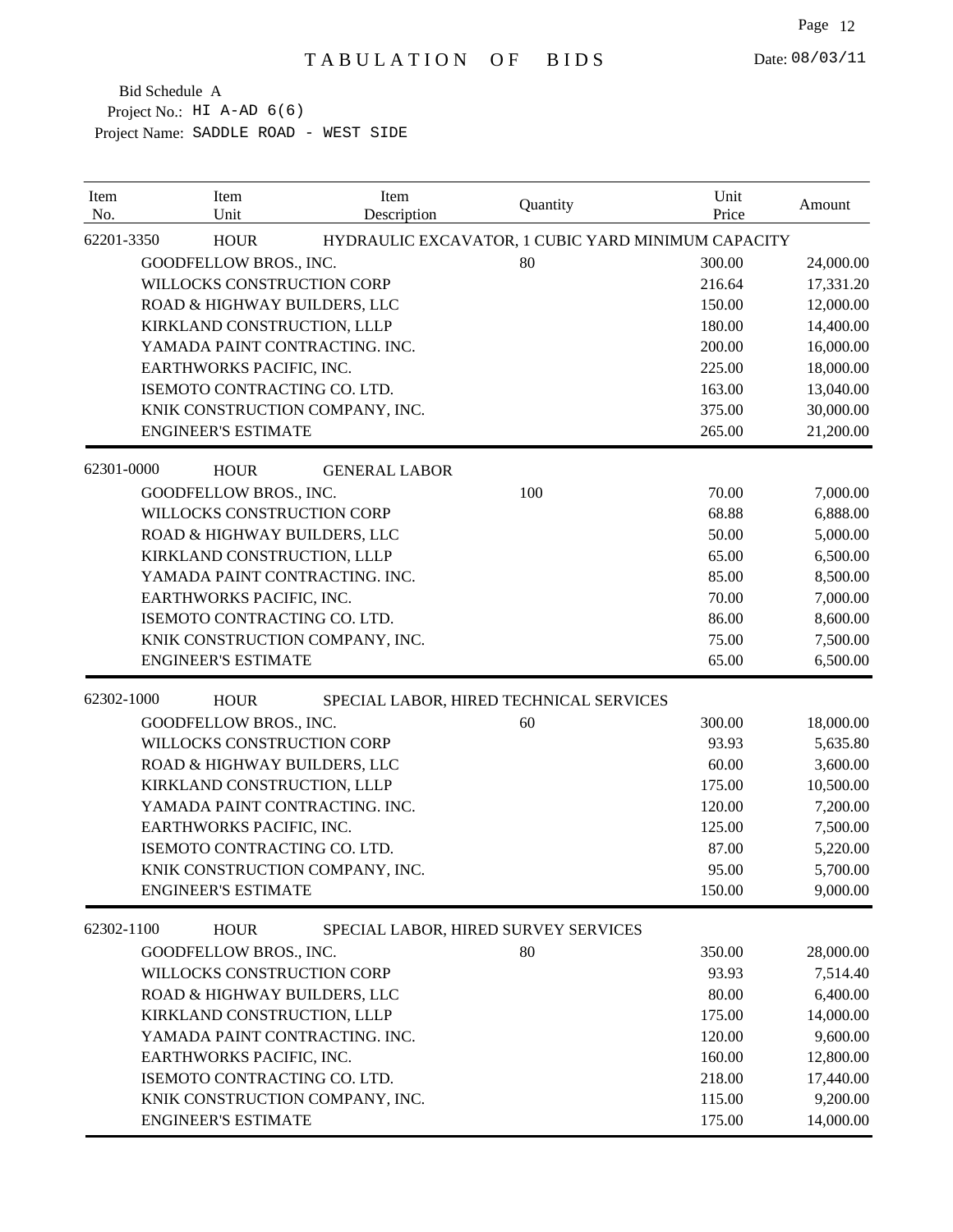| Item<br>Item<br>Unit<br>No. | Item<br>Description             | Quantity                                    | Unit<br>Price | Amount     |
|-----------------------------|---------------------------------|---------------------------------------------|---------------|------------|
| 62407-0000<br><b>CUYD</b>   | PLACING CONSERVED TOPSOIL       |                                             |               |            |
| GOODFELLOW BROS., INC.      |                                 | 27,000                                      | 5.00          | 135,000.00 |
|                             | WILLOCKS CONSTRUCTION CORP      |                                             | 5.01          | 135,270.00 |
|                             | ROAD & HIGHWAY BUILDERS, LLC    |                                             | 4.00          | 108,000.00 |
|                             | KIRKLAND CONSTRUCTION, LLLP     |                                             | 6.00          | 162,000.00 |
|                             | YAMADA PAINT CONTRACTING. INC.  |                                             | 3.00          | 81,000.00  |
| EARTHWORKS PACIFIC, INC.    |                                 |                                             | 10.00         | 270,000.00 |
|                             | ISEMOTO CONTRACTING CO. LTD.    |                                             | 9.00          | 243,000.00 |
|                             | KNIK CONSTRUCTION COMPANY, INC. |                                             | 8.50          | 229,500.00 |
| <b>ENGINEER'S ESTIMATE</b>  |                                 |                                             | 7.00          | 189,000.00 |
| 62535-0000<br><b>GAL</b>    | <b>HERBICIDE</b>                |                                             |               |            |
| GOODFELLOW BROS., INC.      |                                 | 80                                          | 50.00         | 4,000.00   |
|                             | WILLOCKS CONSTRUCTION CORP      |                                             | 62.62         | 5,009.60   |
|                             | ROAD & HIGHWAY BUILDERS, LLC    |                                             | 50.00         | 4,000.00   |
|                             | KIRKLAND CONSTRUCTION, LLLP     |                                             | 50.00         | 4,000.00   |
|                             | YAMADA PAINT CONTRACTING. INC.  |                                             | 40.00         | 3,200.00   |
| EARTHWORKS PACIFIC, INC.    |                                 |                                             | 75.00         | 6,000.00   |
|                             | ISEMOTO CONTRACTING CO. LTD.    |                                             | 73.00         | 5,840.00   |
|                             | KNIK CONSTRUCTION COMPANY, INC. |                                             | 200.00        | 16,000.00  |
| <b>ENGINEER'S ESTIMATE</b>  |                                 |                                             | 50.00         | 4,000.00   |
| 62901-1000<br>SQYD          |                                 | ROLLED EROSION CONTROL PRODUCT, TYPE 3.B    |               |            |
| GOODFELLOW BROS., INC.      |                                 | 80,000                                      | 2.80          | 224,000.00 |
|                             | WILLOCKS CONSTRUCTION CORP      |                                             | 6.70          | 536,000.00 |
|                             | ROAD & HIGHWAY BUILDERS, LLC    |                                             | 3.00          | 240,000.00 |
|                             | KIRKLAND CONSTRUCTION, LLLP     |                                             | 5.00          | 400,000.00 |
|                             | YAMADA PAINT CONTRACTING. INC.  |                                             | 3.00          | 240,000.00 |
| EARTHWORKS PACIFIC, INC.    |                                 |                                             | 2.50          | 200,000.00 |
|                             | ISEMOTO CONTRACTING CO. LTD.    |                                             | 5.00          | 400,000.00 |
|                             | KNIK CONSTRUCTION COMPANY, INC. |                                             | 4.00          | 320,000.00 |
| <b>ENGINEER'S ESTIMATE</b>  |                                 |                                             | 5.00          | 400,000.00 |
| 63502-0500<br><b>EACH</b>   |                                 | TEMPORARY TRAFFIC CONTROL, BARRICADE TYPE 2 |               |            |
| GOODFELLOW BROS., INC.      |                                 | 15                                          | 100.00        | 1,500.00   |
|                             | WILLOCKS CONSTRUCTION CORP      |                                             | 83.91         | 1,258.65   |
|                             | ROAD & HIGHWAY BUILDERS, LLC    |                                             | 100.00        | 1,500.00   |
|                             | KIRKLAND CONSTRUCTION, LLLP     |                                             | 100.00        | 1,500.00   |
|                             | YAMADA PAINT CONTRACTING. INC.  |                                             | 80.00         | 1,200.00   |
| EARTHWORKS PACIFIC, INC.    |                                 |                                             | 160.00        | 2,400.00   |
|                             | ISEMOTO CONTRACTING CO. LTD.    |                                             | 90.00         | 1,350.00   |
|                             | KNIK CONSTRUCTION COMPANY, INC. |                                             | 200.00        | 3,000.00   |
| <b>ENGINEER'S ESTIMATE</b>  |                                 |                                             | 100.00        | 1,500.00   |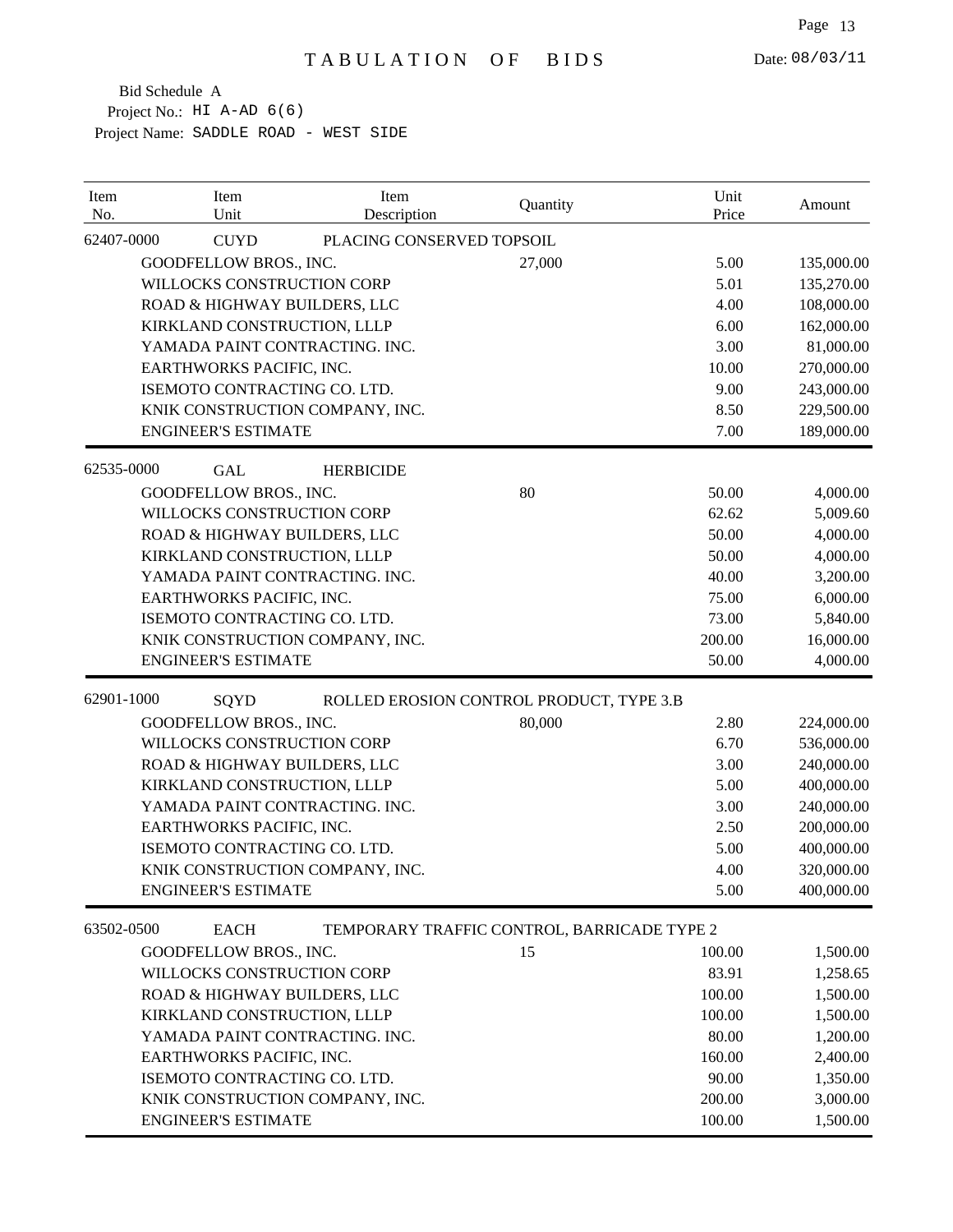| Item<br>No. | Item<br>Unit                    | Item<br>Description             | Quantity                                        | Unit<br>Price | Amount    |
|-------------|---------------------------------|---------------------------------|-------------------------------------------------|---------------|-----------|
| 63502-0600  | <b>EACH</b>                     |                                 | TEMPORARY TRAFFIC CONTROL, BARRICADE TYPE 3     |               |           |
|             | GOODFELLOW BROS., INC.          |                                 | 10                                              | 200.00        | 2,000.00  |
|             | WILLOCKS CONSTRUCTION CORP      |                                 |                                                 | 626.20        | 6,262.00  |
|             | ROAD & HIGHWAY BUILDERS, LLC    |                                 |                                                 | 200.00        | 2,000.00  |
|             | KIRKLAND CONSTRUCTION, LLLP     |                                 |                                                 | 250.00        | 2,500.00  |
|             | YAMADA PAINT CONTRACTING. INC.  |                                 |                                                 | 500.00        | 5,000.00  |
|             | EARTHWORKS PACIFIC, INC.        |                                 |                                                 | 750.00        | 7,500.00  |
|             | ISEMOTO CONTRACTING CO. LTD.    |                                 |                                                 | 640.00        | 6,400.00  |
|             | KNIK CONSTRUCTION COMPANY, INC. |                                 |                                                 | 340.00        | 3,400.00  |
|             | <b>ENGINEER'S ESTIMATE</b>      |                                 |                                                 | 400.00        | 4,000.00  |
| 63502-1300  | <b>EACH</b>                     | TEMPORARY TRAFFIC CONTROL, DRUM |                                                 |               |           |
|             | GOODFELLOW BROS., INC.          |                                 | 25                                              | 100.00        | 2,500.00  |
|             | WILLOCKS CONSTRUCTION CORP      |                                 |                                                 | 150.29        | 3,757.25  |
|             | ROAD & HIGHWAY BUILDERS, LLC    |                                 |                                                 | 250.00        | 6,250.00  |
|             | KIRKLAND CONSTRUCTION, LLLP     |                                 |                                                 | 150.00        | 3,750.00  |
|             | YAMADA PAINT CONTRACTING. INC.  |                                 |                                                 | 150.00        | 3,750.00  |
|             | EARTHWORKS PACIFIC, INC.        |                                 |                                                 | 200.00        | 5,000.00  |
|             | ISEMOTO CONTRACTING CO. LTD.    |                                 |                                                 | 172.00        | 4,300.00  |
|             | KNIK CONSTRUCTION COMPANY, INC. |                                 |                                                 | 150.00        | 3,750.00  |
|             | <b>ENGINEER'S ESTIMATE</b>      |                                 |                                                 | 150.00        | 3,750.00  |
| 63502-1600  | <b>EACH</b>                     |                                 | TEMPORARY TRAFFIC CONTROL, WARNING LIGHT TYPE B |               |           |
|             | GOODFELLOW BROS., INC.          |                                 | 10                                              | 100.00        | 1,000.00  |
|             | WILLOCKS CONSTRUCTION CORP      |                                 |                                                 | 198.76        | 1,987.60  |
|             | ROAD & HIGHWAY BUILDERS, LLC    |                                 |                                                 | 50.00         | 500.00    |
|             | KIRKLAND CONSTRUCTION, LLLP     |                                 |                                                 | 50.00         | 500.00    |
|             | YAMADA PAINT CONTRACTING. INC.  |                                 |                                                 | 120.00        | 1,200.00  |
|             | EARTHWORKS PACIFIC, INC.        |                                 |                                                 | 100.00        | 1,000.00  |
|             | ISEMOTO CONTRACTING CO. LTD.    |                                 |                                                 | 76.00         | 760.00    |
|             | KNIK CONSTRUCTION COMPANY, INC. |                                 |                                                 | 200.00        | 2,000.00  |
|             | <b>ENGINEER'S ESTIMATE</b>      |                                 |                                                 | 50.00         | 500.00    |
| 63503-1000  | <b>LNFT</b>                     |                                 | TEMPORARY TRAFFIC CONTROL, PLASTIC FENCE        |               |           |
|             | GOODFELLOW BROS., INC.          |                                 | 4,000                                           | 10.00         | 40,000.00 |
|             | WILLOCKS CONSTRUCTION CORP      |                                 |                                                 | 6.29          | 25,160.00 |
|             | ROAD & HIGHWAY BUILDERS, LLC    |                                 |                                                 | 2.00          | 8,000.00  |
|             | KIRKLAND CONSTRUCTION, LLLP     |                                 |                                                 | 5.00          | 20,000.00 |
|             | YAMADA PAINT CONTRACTING. INC.  |                                 |                                                 | 10.00         | 40,000.00 |
|             | EARTHWORKS PACIFIC, INC.        |                                 |                                                 | 6.00          | 24,000.00 |
|             | ISEMOTO CONTRACTING CO. LTD.    |                                 |                                                 | 5.00          | 20,000.00 |
|             | KNIK CONSTRUCTION COMPANY, INC. |                                 |                                                 | 6.00          | 24,000.00 |
|             | <b>ENGINEER'S ESTIMATE</b>      |                                 |                                                 | 7.00          | 28,000.00 |